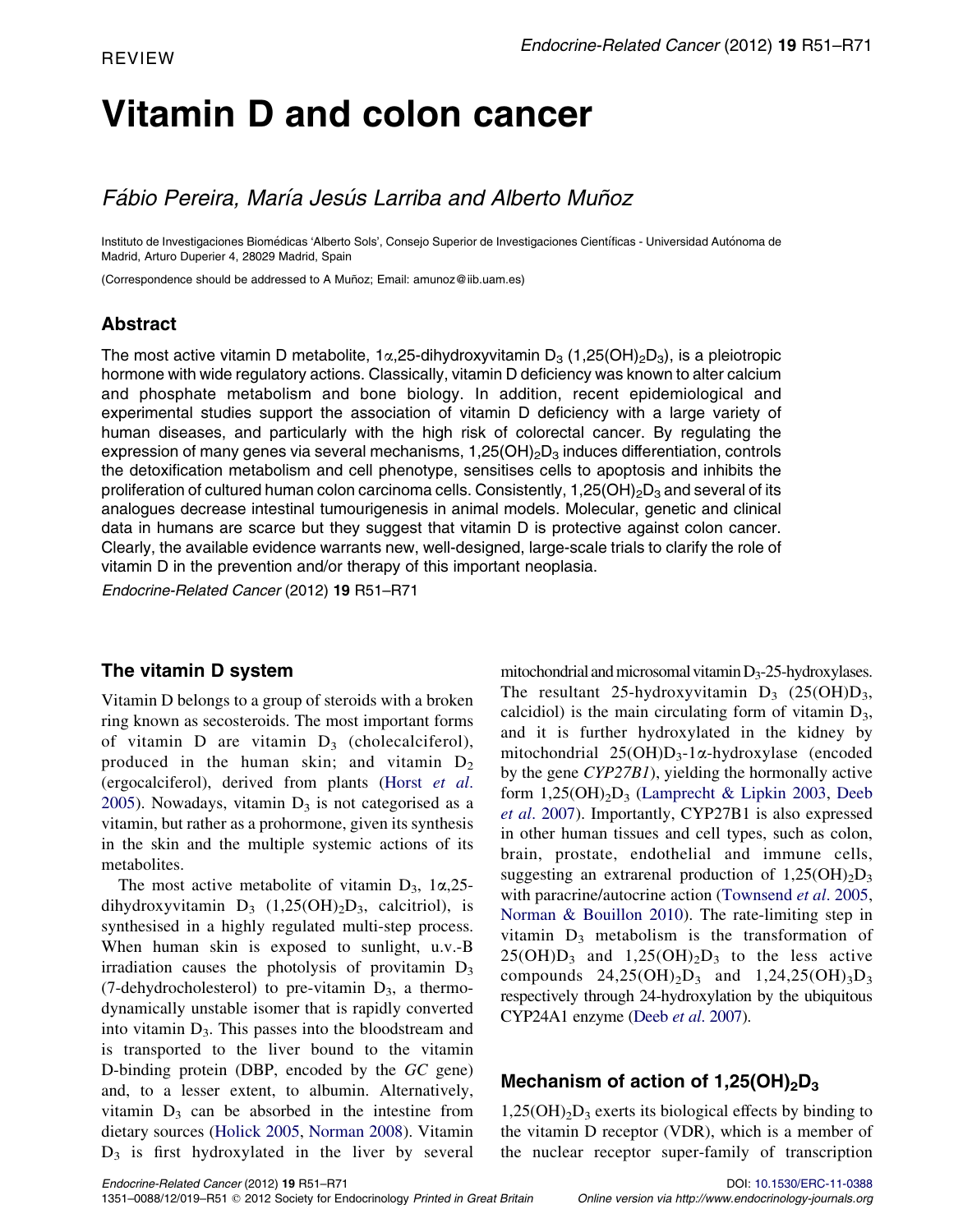factors, and regulates gene expression in a liganddependent manner (Deeb et al[. 2007,](#page-13-0) [Thorne &](#page-19-0) [Campbell 2008](#page-19-0)). VDR dimerises with another member of the same family, the retinoid X receptor (RXR), whose ligand is 9-cis-retinoic acid or, at least in the mouse brain, docosahexaenoic acid ([Heyman](#page-15-0) et al. [1992,](#page-15-0) Levin et al[. 1992](#page-17-0), [de Urquiza](#page-19-0) et al. 2000). The VDR–RXR heterodimer binds to specific sequences of its target genes termed vitamin D response elements (VDREs). Curiously, studies on a few genes indicate a variable effect (additive, synergistic or none) of 9-cis-retinoic acid on the action of  $1,25(OH)_{2}D_{3}$ . Results from gel-shift and transactivation assays using DNA fragments close to transcription start sites (TSS) suggested that VDREs usually comprise two hexanucleotide direct repeats separated by three or four nucleotides (AGTTCAnnnAGTTCA, being n any nucleotide; DR3 or DR4) or two everted repeats inter-spaced by six to nine nucleotides (TGAACTnnnnnnAGTTCA; ER6–ER9) [\(Carlberg &](#page-13-0) [Dunlop 2006,](#page-13-0) [Carlberg & Seuter 2009\)](#page-13-0).

However, this setting appears to be more complex in the light of the three chromatin immunoprecipitation sequencing (ChIP-Seq) studies published so far using human Epstein–Barr virus-transformed lymphoblastoid, THP-1 monocytic leukaemia and LS180 colon cancer cells [\(Ramagopalan](#page-18-0) et al. 2010, [Heikkinen](#page-15-0) et al. [2011,](#page-15-0) Meyer et al[. 2012\)](#page-17-0). Although performed in different cell types and using different durations and doses of  $1,25(OH)_{2}D_{3}$  treatment, these genome-wide studies coincide in concluding that there are hundreds (623, 520 or 262, depending on the study) of genomic VDR-binding sites in the absence of  $1,25(OH)_{2}D_{3}$ , which increases to thousands (2776, 1820 or 2209) after  $1,25(OH)<sub>2</sub>D<sub>3</sub>$  treatment. As expected due to the different conditions analysed, only a few of the identified VDR-binding sites overlap in the three studies (see also [Carlberg](#page-13-0) et al. (2012)). Common findings were also the presence of most VDR-binding sites far from the TSS, the preference for the DR3-type in those located close to the TSS, and the shift from non-DR3 type to DR3-type upon ligand activation [\(Carlberg](#page-13-0) et al. 2012, [Meyer](#page-17-0) et al. 2012). These studies revealed that though the DR3-type is the most common VDR-binding site, it represents <30% of all peaks, and that a high proportion of the peaks do not contain any classical VDRE. Very few genes have only one VDR-binding site: more complex scenarios are common, such as genes with multiple VDR-binding sites, two closely located target genes sharing one or more VDR-binding sites or even a cluster of target genes containing each of these multiple VDR-binding sites ([Carlberg](#page-13-0) *et al.* 2012). In line with previous data, in LS180 cells RXR co-occupied a high proportion of VDR-binding sites, which were most commonly of the DR3-type (Meyer et al[. 2012\)](#page-17-0). Curiously, in this system, 1073 (out of 1674)  $1,25(OH)_{2}D_{3}$ -induced VDR–RXR-binding sites are located within repetitive DNA (long interdispersed nuclear elements) [\(Meyer](#page-17-0) et al[. 2012\)](#page-17-0). The characterisation of the functional relevance of data from ChIP-Seq studies will require the combination with transcriptomic results and subsequent validation analyses.

The prevailing model for the mechanism of action of  $1,25(OH)<sub>2</sub>D<sub>3</sub>/VDR$  predicts that in the absence of  $1,25(OH)<sub>2</sub>D<sub>3</sub>$  the VDR–RXR heterodimer is bound to VDREs and to transcriptional corepressors, such as nuclear corepressors (NCoRs) and the silencing mediator of retinoid and thyroid hormone receptors (SMRT), that recruit complexes with histone deacetylase (HDAC) activity and maintain the chromatin in a transcriptionally repressed state. In this model,  $1,25(OH)<sub>2</sub>D<sub>3</sub>$  binding to VDR induces conformational changes in VDR that causes the release of corepressors and binding of co-activators, such as steroid receptor co-activators and the CBP-p300 coregulator, and chromatin remodelers such as switch-sucrose nonfermenting (SWI-SNF), that acetylate nucleosome histones to untie DNA for transcription. Once the chromatin is derepressed, binding of the VDRinteracting protein 205 (DRIP205) to the VDR attracts other components of the DRIP–TRIP complex, which acts as a bridge with RNA polymerase II and the transcriptional machinery, thus permitting the initiation of transcription ([Haussler](#page-15-0) et al. 1998, Deeb et al[. 2007,](#page-13-0) [Carlberg & Seuter 2009,](#page-13-0) [Pike &](#page-18-0) [Meyer 2010](#page-18-0)).

The mechanism by which  $1,25(OH)<sub>2</sub>D<sub>3</sub>$  represses gene expression is less understood, although this process is probably equally important for its action, as around one-third of the target genes are inhibited (Pálmer et al. 2003, [Heikkinen](#page-15-0) et al. 2011). Several possibilities have been proposed, such as direct VDRE-dependent repression, competition for DNA binding between VDR and other transcription factors or indirect repression via intermediate proteins (Kato et al[. 2007](#page-16-0), [Kouzmenko](#page-16-0) et al. 2011). The best characterised transcriptional repression mechanism was elucidated for the CYP27B1 gene. In this case, the VDR–RXR heterodimer represses gene transcription in a  $1,25(OH)_2D_3$ -dependent manner through E-box-type negative VDREs (nVDREs: CANNTG). When bound to nVDREs, the VDR-interacting repressor (VDIR, also known as TCF3 or E47) induces the transcriptional activation of the CYP27B1 gene. However, upon ligand binding VDR interacts with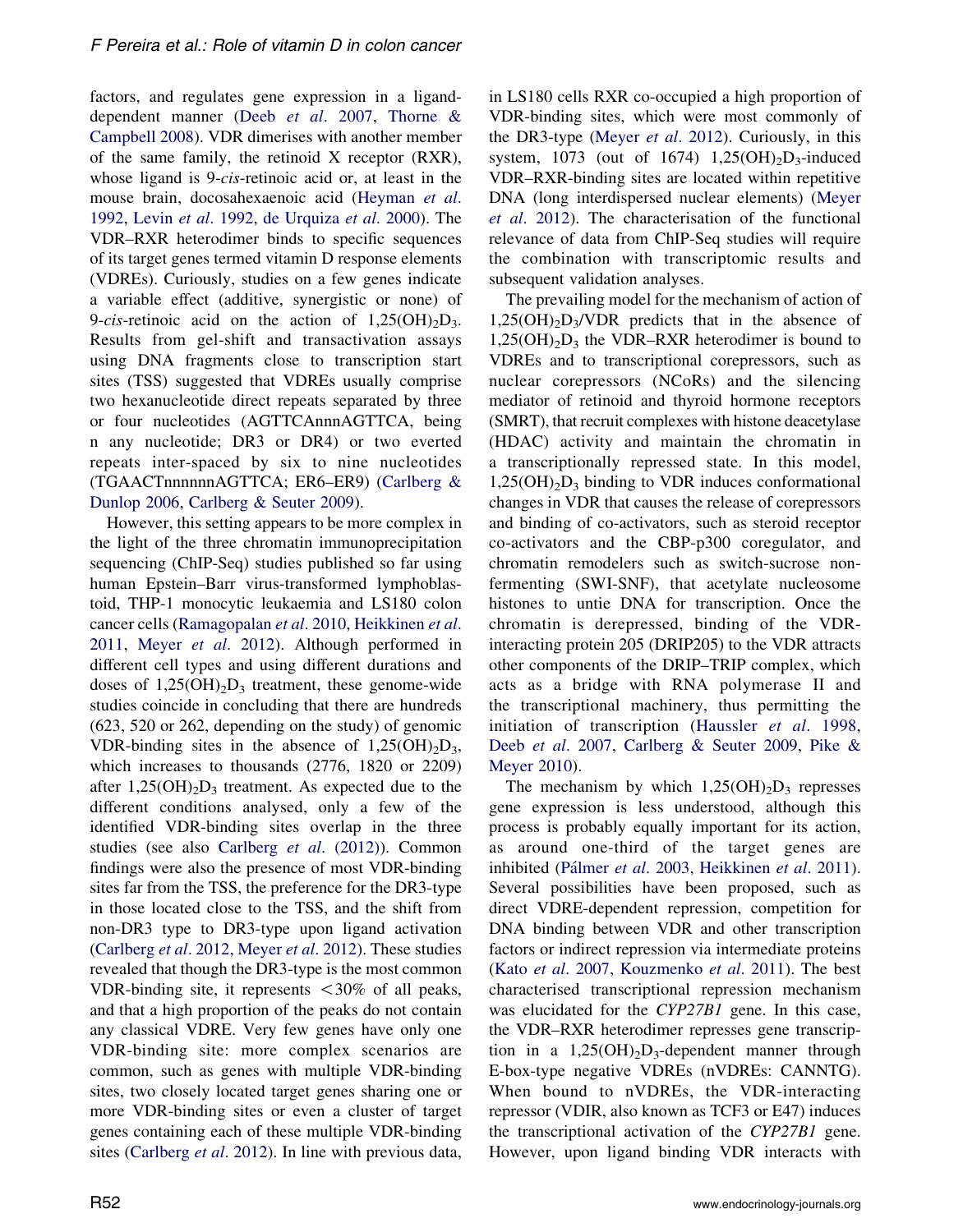VDIR, promoting the dissociation of co-activators and the recruitment of corepressors and complexes with HDAC activity, which results in gene repression [\(Murayama](#page-17-0) et al. 2004, [Kouzmenko](#page-16-0) et al. 2011). In addition, the possibility that  $1,25(OH)_2D_3$  represses gene expression via the up-regulation of microRNAs (miRNAs) has recently emerged ([Gocek](#page-15-0) et al. [2011,](#page-15-0) [Thorne](#page-19-0) et al. 2011, Alvarez-Díaz et al. 2012). miRNAs are short non-coding RNAs that bind to the 3'-untranslated region of target mRNAs causing mRNA degradation and/or translational inhibition [\(Fabian](#page-14-0) et al. 2010). Thus, the induction of miRNAs constitutes a novel mechanism of gene repression by  $1,25(OH)_{2}D_{3}$ .

Non-genomic actions of  $1,25(OH)_{2}D_{3}$  have also been described. They are rapid and transcriptionindependent effects that include the opening of ion channels and the activation or inhibition of kinases, phosphatases and phospholipases, and are probably relevant for the biological effects of  $1,25(OH)_{2}D_{3}$ [\(Norman](#page-17-0) et al. 2004, [Haussler](#page-15-0) et al. 2011). Thus, in SW480-ADH colon cancer cells and in other cell types,  $1,25(OH)<sub>2</sub>D<sub>3</sub>$  causes a rapid increase in the cytosolic calcium concentration followed by the transient activation of the RhoA small GTPase, its effector ROCK and the p38MAPK and MSK-1 kinases that is required for the induction of its target genes (Ordóñez-Morán et al. 2008, [2010](#page-18-0)). This shows the convergence of non-genomic and genomic  $1,25(OH)<sub>2</sub>D<sub>3</sub>$  effects, at least in this system (Ordóñez-Morán & Muñoz 2009).

#### 1,25(OH)<sub>2</sub>D<sub>3</sub> is a pleiotropic hormone

The most widely and classically accepted physiological role for vitamin D, mediated mostly by  $1,25(OH)<sub>2</sub>D<sub>3</sub>$ , is the regulation of calcium and phosphate homeostasis and bone mineralisation [\(Holick 2007](#page-15-0), [Verstuyf](#page-19-0) et al. 2010).  $1,25(OH)_{2}D_{3}$ enhances intestinal calcium absorption in the small intestine and affects the absorption of dietary phosphate possibly by increasing its influx through the enterocyte brush border membrane [\(Ajibade](#page-12-0) et al. [2010\)](#page-12-0). In concert with these effects,  $1,25(OH)_{2}D_{3}$ induces the maturation of pre-osteoclasts into osteoclasts, which remove calcium and phosphate from bone ([Holick 2007,](#page-15-0) [Verstuyf](#page-19-0) et al. 2010).

In the past decades, evidence has emerged that the importance of  $1,25(OH)_{2}D_{3}$  for health extends far beyond bone. The discovery in 1981 that  $1,25(OH)_{2}D_{3}$ induces the differentiation of myeloid leukaemia cells and inhibits the growth of melanoma cells triggered the interest of cancer researchers (Abe et al[. 1981](#page-12-0), [Colston](#page-13-0) et al. 1981). Since then, numerous observations have indicated a much broader range of action for  $1,25(OH)_2D_3$ , including the regulation of cell differentiation, proliferation, apoptosis, invasion and angiogenesis in several types of tumour cells and animal models of cancer (reviewed in Ordóñez-Morán et al.  $(2005)$ , Deeb et al.  $(2007)$  and [Krishnan &](#page-16-0) [Feldman \(2011\)\)](#page-16-0). These  $1,25(OH)<sub>2</sub>D<sub>3</sub>$  actions suggest a potential therapeutic role against hyper-proliferative disorders such as cancer. Nevertheless, the use of  $1,25(OH)<sub>2</sub>D<sub>3</sub>$  is restricted by its hypercalcaemic effect at therapeutic doses. This can be putatively overcome by the use of analogues that retain the anti-tumoural action but have less calcaemic effect. Currently, there are numerous clinical trials ongoing using  $1,25(OH)<sub>2</sub>D<sub>3</sub>$  or its analogues, alone or in combination with other drugs, against several neoplasias [\(www.](http://www.clinicaltrials.gov) [clinicaltrials.gov](http://www.clinicaltrials.gov)) (Deeb et al[. 2007](#page-13-0)).

# Vitamin D and colon cancer: observational and epidemiological studies

According to the International Agency for Research on Cancer (IARC) of the World Health Organization (WHO), about 12.7 million cancer cases and 7.6 million cancer deaths worldwide occurred in 2008. Colorectal cancer (CRC) is the third most frequent malignancy and the fourth leading cause of death from cancer worldwide, with 1 233 000 cases diagnosed and 608 000 deaths in 2008 ([Ferlay](#page-14-0) et al. 2010).

The role of vitamin D in CRC prevention was first hypothesised by Frank and Cedric Garland based on ecological studies ([Garland & Garland 1980](#page-14-0)). These authors proposed that the inverse relation between solar radiation (latitude) and CRC mortality and incidence in USA might be due to vitamin D synthesis. Later, the same authors reported an inverse association between vitamin D status and CRC in the USA [\(Garland](#page-14-0) et al. 1989). Since then, numerous studies have addressed the relationship between vitamin D status and colorectal adenoma and carcinoma incidence or mortality (Platz et al[. 2000](#page-18-0), Wu et al[. 2007,](#page-20-0) [Gandini](#page-14-0) et al. 2011). However, the integration and the overall analysis of all epidemiological studies is complex and thwarted by the fact that many of these studies do not take into account endogenous vitamin D production from the sun exposure and are limited by measurement error from the various dietary assessment methods and food composition tables used to calculate dietary intake. Such limitations can be overcome by measuring circulating 25(OH)D concentration, a biomarker that provides an overall estimate of vitamin D status (both from endogenous production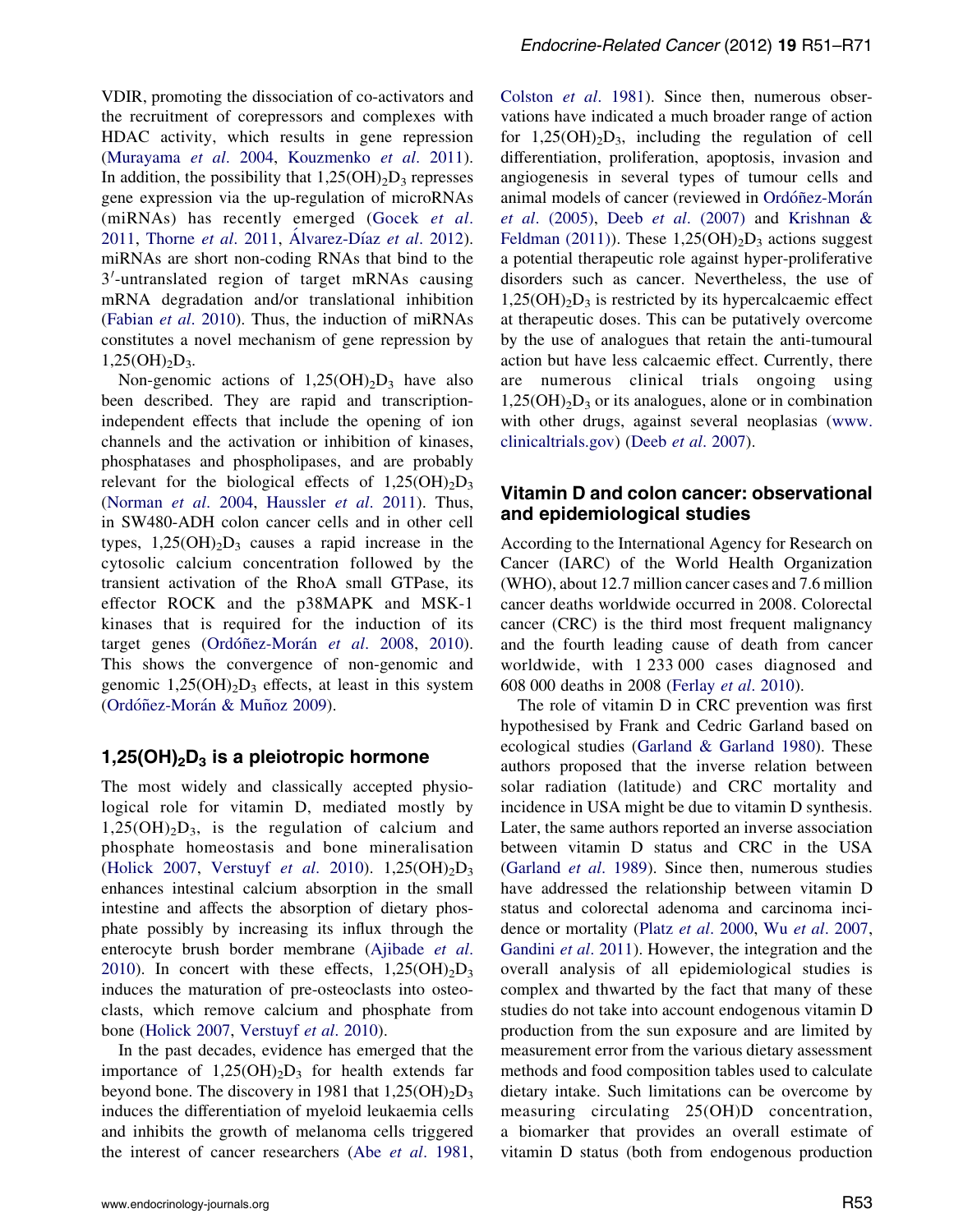and from dietary intake). Nonetheless, the effective colonic  $1,25(OH)<sub>2</sub>D<sub>3</sub>$  concentration is determined not only by 25(OH)D and  $1,25(OH)_{2}D_{3}$  serum levels but also by their uptake by the cell and by the expression and activity of CYP27B1 and CYP24A1 enzymes in the colon (Cross et al[. 2011\)](#page-13-0). In fact, it has been reported that the expression/activity of these enzymes is regulated by several factors  $(17\beta$ -estradiol, phytoestrogens, folate, calcium,  $1,25(OH)_2D_3$  itself, etc.) [\(Lechner](#page-17-0) et al. 2005, Cross et al[. 2011](#page-13-0)) and also during colon cancer progression (discussed below). Therefore, several conditions may affect colonic  $1,25(OH)_{2}D_{3}$  levels and provoke that they do not correlate with 25(OH)D serum levels in some individuals.

The substantial body of literature that examines the relationship between 25(OH)D level and CRC risk generally supports an inverse association. A prospective study in the USA with 16 818 participants found that CRC mortality was inversely related to serum 25(OH)D level [\(Freedman](#page-14-0) et al. 2007). A similar association was obtained in a case–control study that included an ethnically diverse population of Japanese, Latino, African-American, Caucasian and Native Hawaiian participants ([Woolcott](#page-19-0) et al. 2010). Accordingly, a large observational nested case–control study (520 000 participants from ten Western European countries) conducted within the European Prospective Investigation into Cancer and Nutrition concluded that there is a strong inverse association between 25(OH)D concentration and CRC (Jenab et al[. 2010](#page-16-0)). A recent meta-analysis of 35 independent studies confirmed a consistent inverse relationship between serum 25(OH)D levels and CRC risk ([Gandini](#page-14-0) et al. [2011\)](#page-14-0). Ma et al[. \(2011\)](#page-17-0) conducted a systematic review of 18 prospective studies assessing the association of vitamin D intake or serum levels of 25(OH)D and the risk of CRC in  $\sim$  1 000 000 individuals and found an inverse correlation between CRC risk and both serum 25(OH)D and vitamin D intake.

Accepting the problems of using different approaches and techniques to measure vitamin D status, the population diversity and the potential presence of confounding factors, the consistency of the association between vitamin D status and CRC risk indicates a causal association ([Giovannucci 2011](#page-15-0)). Accordingly, the IARC stated that the epidemiological evidence for a relationship between serum 25(OH)D levels and the incidence of CRC is consistent and persuasive. However, such a causal relationship awaits large, adequate prospective clinical trials [\(IARC 2008](#page-15-0)).

# Anti-tumoural actions of  $1,25(OH)<sub>2</sub>D<sub>3</sub>$ in CRC cells

CRC arises as a consequence of the progressive accumulation of genetic and epigenetic alterations that induce the transformation and malignant progression of normal colonic epithelial cells. The initial genetic change in most colorectal adenomas, the earliest step in CRC, is the somatic mutation in the tumour suppressor gene APC (or, to a lesser extent,  $AXIN2$  or  $CTNNB1/\beta$ -catenin genes). Each of these mutually exclusive mutations leads to aberrant activation of the canonical WNT/ $\beta$ -catenin signalling pathway ([Clevers 2006,](#page-13-0) [Klaus & Birchmeier 2008](#page-16-0)). In addition, a large proportion of adenomas carry activating mutations in KRAS or BRAF, whereas inactivating mutations in the transforming growth factor (TGF)- $\beta$  pathway (mainly in SMAD2, SMAD4 or TGFBR2) confer additional malignant features to adenoma cells [\(Markowitz & Bertagnolli 2009](#page-17-0)). The inactivation of the TP53 tumour suppressor gene matches the adenoma–carcinoma transition in around 50% of CRC tumours [\(Iacopetta 2003](#page-15-0)). The molecular mechanisms of carcinoma progression and the acquisition of metastatic ability remain to be fully elucidated. Recent studies indicate that the epithelial– mesenchymal transition (EMT) endows epithelial cells with the capacity to invade the surrounding tissue and then to migrate to distant organs ([Thiery](#page-19-0) et al. 2009, [Chaffer & Weinberg 2011](#page-13-0)).

Numerous studies have shown that the anti-tumoural action of  $1,25(OH)_{2}D_{3}$  in CRC relies on several mechanisms at the cellular level, such as inhibition of cell proliferation, sensitisation to apoptosis, induction of epithelial differentiation and cell detoxification metabolism and inhibition of angiogenesis ([Fig. 1](#page-4-0)). The combined effect of these mechanisms, in a celltype- and cell-context-dependent manner, may determine the anti-tumoural action of  $1,25(OH)_{2}D_{3}$ (reviewed in [Lamprecht & Lipkin \(2003\)](#page-16-0), [Deeb](#page-13-0) et al. [\(2007\),](#page-13-0) Larriba et al[. \(2008\)](#page-16-0) and [Krishnan & Feldman](#page-16-0) [\(2011\)](#page-16-0)). A detailed list of the most important  $1,25(OH)_{2}D_{3}$  target genes in human CRC cells and their role in the anti-tumoural actions of the hormone is shown in [Table 1.](#page-5-0)

#### Proliferation

The growth-inhibitory effect of  $1,25(OH)_{2}D_{3}$  on CRC cells results from the accumulation of cells in the  $G_0/G_1$  phase of the cell cycle. 1,25(OH)<sub>2</sub>D<sub>3</sub> induces the expression of the cyclin-dependent kinase inhibitors  $p21^{\text{CIP1}}$  and  $p27^{\text{KIP1}}$ , and represses that of cyclin A and cyclin F (Evans et al[. 1999,](#page-14-0) [Gaschott](#page-15-0) et al. 2002,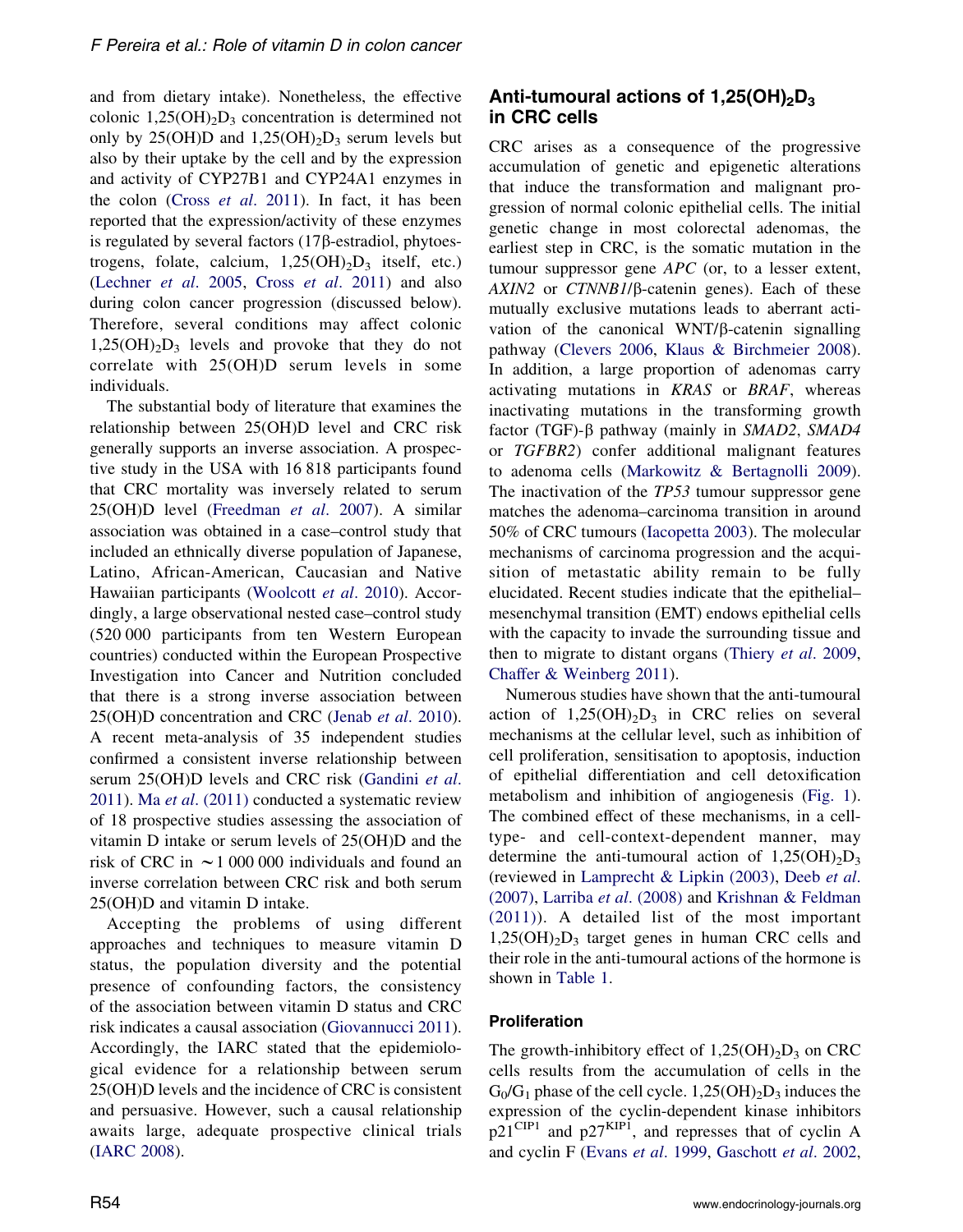<span id="page-4-0"></span>

Figure 1 Summary of the anti-tumoural actions of 1,25(OH)<sub>2</sub>D<sub>3</sub> in CRC cells. 1,25(OH)<sub>2</sub>D<sub>3</sub> inhibits cell proliferation and angiogenesis, sensitises to apoptosis, and induces epithelial differentiation and the detoxification metabolism of cultured human CRC cells.

Pálmer et al. 2003, Fernández-García et al. 2005). A recent report by Liu et al[. \(2010\)](#page-17-0) indicates that the induction of  $p21^{\text{CIP1}}$  and the inhibition of proliferation by  $1,25(OH)_{2}D_{3}$  in CRC cell lines are dependent on the expression of the calcium-sensing receptor, which is in turn induced by  $1,25(OH)<sub>2</sub>D<sub>3</sub>$  [\(Chakrabarty](#page-13-0) *et al.* 2005). 1,25(OH)<sub>2</sub>D<sub>3</sub> also induces the expression of the growth-arrest and DNA damage  $45\alpha$  $(GADD45A)$  gene (Pálmer *et al.* 2003), which is involved in cell cycle arrest after DNA damage and is required for the maintenance of genomic stability. In addition,  $1,25(OH)_{2}D_{3}$  regulates many other genes related to proliferation, including MYC, FOS and JUN (Pálmer et al. 2001, [2003](#page-18-0), Meyer et al[. 2012](#page-17-0)). The c-MYC oncogene is deregulated and over-expressed in most cancers, and its down-regulation by  $1,25(OH)_{2}D_{3}$ occurs directly, via multiple VDREs located in the promoter and intragenic regions, and indirectly, by increasing the expression and promoting the binding of intermediate proteins to regulatory regions of the gene (Pan et al[. 1996,](#page-18-0) [Pan & Simpson 1999,](#page-18-0) [Toropainen](#page-19-0)

et al[. 2010](#page-19-0), [Meyer](#page-17-0) et al. 2012). As MYC is a target of the  $WNT/\beta$ -catenin pathway, another indirect mechanism of down-regulation of this gene by  $1,25(OH)_{2}D_{3}$  is the antagonism of this signalling pathway (Pálmer et al. 2001, discussed below).

#### Apoptosis

Apoptosis sensitisation by  $1,25(OH)_2D_3$  in colorectal adenoma and carcinoma cells involves the up-regulation of the proapoptotic protein BAK1 and the downregulation of the nuclear anti-apoptotic protein BAG1 (Díaz et al[. 2000,](#page-13-0) [Barnes](#page-13-0) et al. 2005). The effect of  $1,25(OH)_{2}D_{3}$  on the expression of other proapoptotic  $(BAX)$  or anti-apoptotic  $(BCL-2, BCL-X_L)$  proteins, which are regulated by  $1,25(OH)_{2}D_{3}$  in other cell systems, is not clear in CRC, and appears to be cell-specific (Díaz et al[. 2000,](#page-13-0) [Hansen](#page-15-0) et al. 2001). In addition,  $1,25(OH)_{2}D_{3}$  induces the expression of G0S2 (Pálmer et al. 2003), a mitochondrial protein that interacts with BCL-2 and induces apoptosis in CRC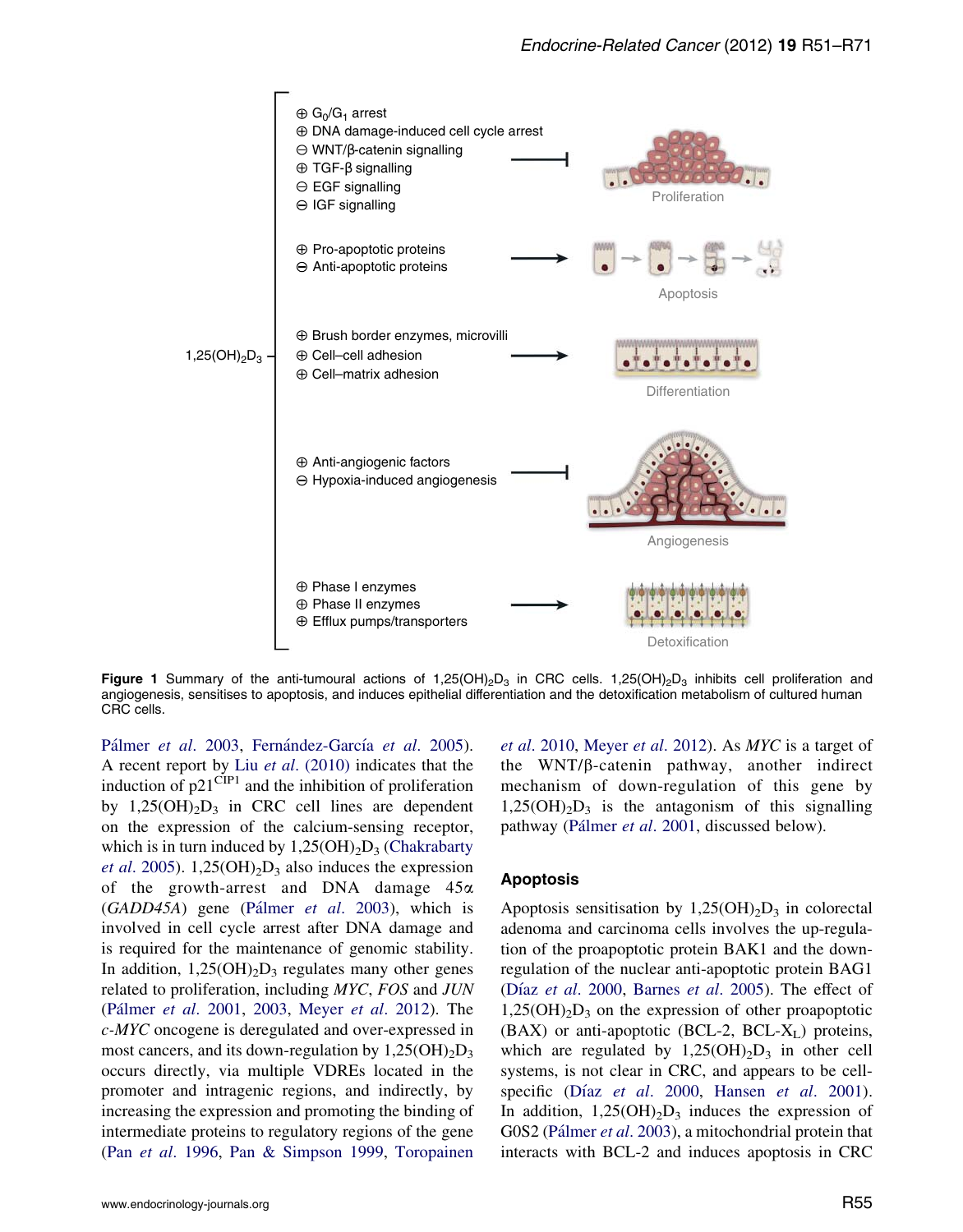<span id="page-5-0"></span>

|  | <b>Table 1</b> 1,25(OH) <sub>2</sub> D <sub>3</sub> anti-tumoural actions and target genes in human CRC cells |
|--|---------------------------------------------------------------------------------------------------------------|
|--|---------------------------------------------------------------------------------------------------------------|

| <b>Action</b>          | <b>Target gene</b>                           | Reference                                                                                               |
|------------------------|----------------------------------------------|---------------------------------------------------------------------------------------------------------|
| Proliferation          | CDKN1A/p21CIP1<br>CDKN1B/p27KIP1<br>Cyclin A | Evans et al. (1999), Gaschott et al. (2002)<br>Gaschott et al. (2002)<br>Fernández-García et al. (2005) |
|                        | CCNF/Cyclin F                                | Pálmer et al. (2003)                                                                                    |
|                        | GADD45A                                      | Pálmer et al. (2003)                                                                                    |
|                        | MYC                                          | Pálmer et al. (2001), Meyer et al. (2012)                                                               |
|                        | FOS                                          | Meyer et al. (2012)                                                                                     |
|                        | JUN                                          | Pálmer et al. (2003)                                                                                    |
|                        | TGFBR1                                       | Chen et al. (2002)                                                                                      |
|                        | EGFR                                         | Tong <i>et al.</i> (1999)                                                                               |
|                        | <i>IGFBP6</i>                                | Oh <i>et al.</i> (2001)                                                                                 |
|                        | CST5                                         | Alvarez-Díaz et al. (2009)                                                                              |
|                        | <i>JMJD3</i>                                 | Pereira et al. (2011)                                                                                   |
|                        | $miR-22$                                     | Alvarez-Díaz et al. (2012)                                                                              |
| Apoptosis              | <b>BAK1</b>                                  | Díaz et al. (2000)                                                                                      |
|                        | BAG1                                         | Barnes et al. (2005)                                                                                    |
|                        | G0S2                                         | Pálmer et al. (2003)                                                                                    |
|                        | BIRC5/Survivin                               | Liu <i>et al.</i> (2010)                                                                                |
|                        | TYMS/Thymidylate synthase                    | Liu <i>et al.</i> (2010)                                                                                |
| <b>Differentiation</b> | Alkaline phosphatase                         | Giuliano et al. (1991), Halline et al. (1994),                                                          |
|                        |                                              | Díaz <i>et al.</i> (2000)                                                                               |
|                        | Maltase                                      | Brehier & Thomasset (1988)                                                                              |
|                        | OCLN/Occludin                                | Pálmer <i>et al.</i> (2001)                                                                             |
|                        | ZO-1 (TJP1)                                  | Pálmer et al. (2001)                                                                                    |
|                        | ZO-2 (TJP2)<br>CLDN2/Claudin-2               | Pálmer <i>et al.</i> (2001)                                                                             |
|                        | CLDN12/Claudin-12                            | Fujita <i>et al.</i> (2008)<br>Fujita et al. (2008)                                                     |
|                        | CDH1/E-cadherin                              | Pálmer et al. (2001)                                                                                    |
|                        | PLEC/Plectin                                 | Pálmer <i>et al.</i> (2003)                                                                             |
|                        | KRT13/Keratin-13                             | Pálmer et al. (2003)                                                                                    |
|                        | VCL/Vinculin                                 | Pálmer et al. (2001)                                                                                    |
|                        | FLNA/Filamin A                               | Pálmer et al. (2003)                                                                                    |
|                        | CST <sub>5</sub>                             | Alvarez-Díaz et al. (2009)                                                                              |
|                        | SPRY2                                        | Barbáchano et al. (2010)                                                                                |
|                        | <i>JMJD3</i>                                 | Pereira <i>et al.</i> (2011)                                                                            |
| Angiogenesis           | HIF1A                                        | Ben-Shoshan et al. (2007)                                                                               |
|                        | <b>VEGFA</b>                                 | Fernández-García et al. (2005)                                                                          |
|                        | THBS1                                        | Fernández-García et al. (2005)                                                                          |
|                        | DKK4                                         | Pendás-Franco et al. (2008)                                                                             |
| Detoxification         | CYP3A4                                       | Thummel et al. (2001), Thompson et al.<br>(2002), Pfrunder <i>et al.</i> (2003)                         |
|                        | <b>SULT2A1</b>                               | Echchgadda et al. (2004)                                                                                |
|                        | MDR-1 (ABCB1)                                | Pfrunder et al. (2003), Aiba et al. (2005),                                                             |
|                        |                                              | Fan <i>et al.</i> (2009)                                                                                |
|                        | MRP2 (ABCC2)                                 | Fan et al. (2009)                                                                                       |
|                        | MRP3 (ABCC3)                                 | McCarthy et al. (2005)                                                                                  |
|                        | MRP4 (ABCC4)                                 | Fan <i>et al.</i> (2009)                                                                                |

cells by preventing BCL-2 from forming anti-apoptotic heterodimers with BAX ([Welch](#page-19-0) et al. 2009). Although previous reports indicated that the apoptosis potentiated by  $1,25(OH)<sub>2</sub>D<sub>3</sub>$  does not require an intact TP53 tumour suppressor gene (Díaz et al[. 2000,](#page-13-0) [Hansen](#page-15-0) et al. [2001\)](#page-15-0), a recent study by [Stambolsky](#page-19-0) et al. (2010) has revealed that mutant p53 protein interacts with VDR and modulates the transcriptional activity of  $1,25(OH)<sub>2</sub>D<sub>3</sub>$  leading to the increase of the expression

of survival-promoting genes and the decrease of that of proapoptotic genes, thus converting  $1,25(OH)_2D_3$  into an anti-apoptotic agent. In CRC cells,  $1,25(OH)_{2}D_{3}$ promotes sensitivity to the chemotherapeutic agent 5-fluorouracil by down-regulating the expression of survivin, an anti-apoptotic protein, and that of thymidylate synthase, an enzyme involved in DNA de novo synthesis and the molecular target of 5-fluorouracil (Liu et al[. 2010](#page-17-0)). Moreover, in an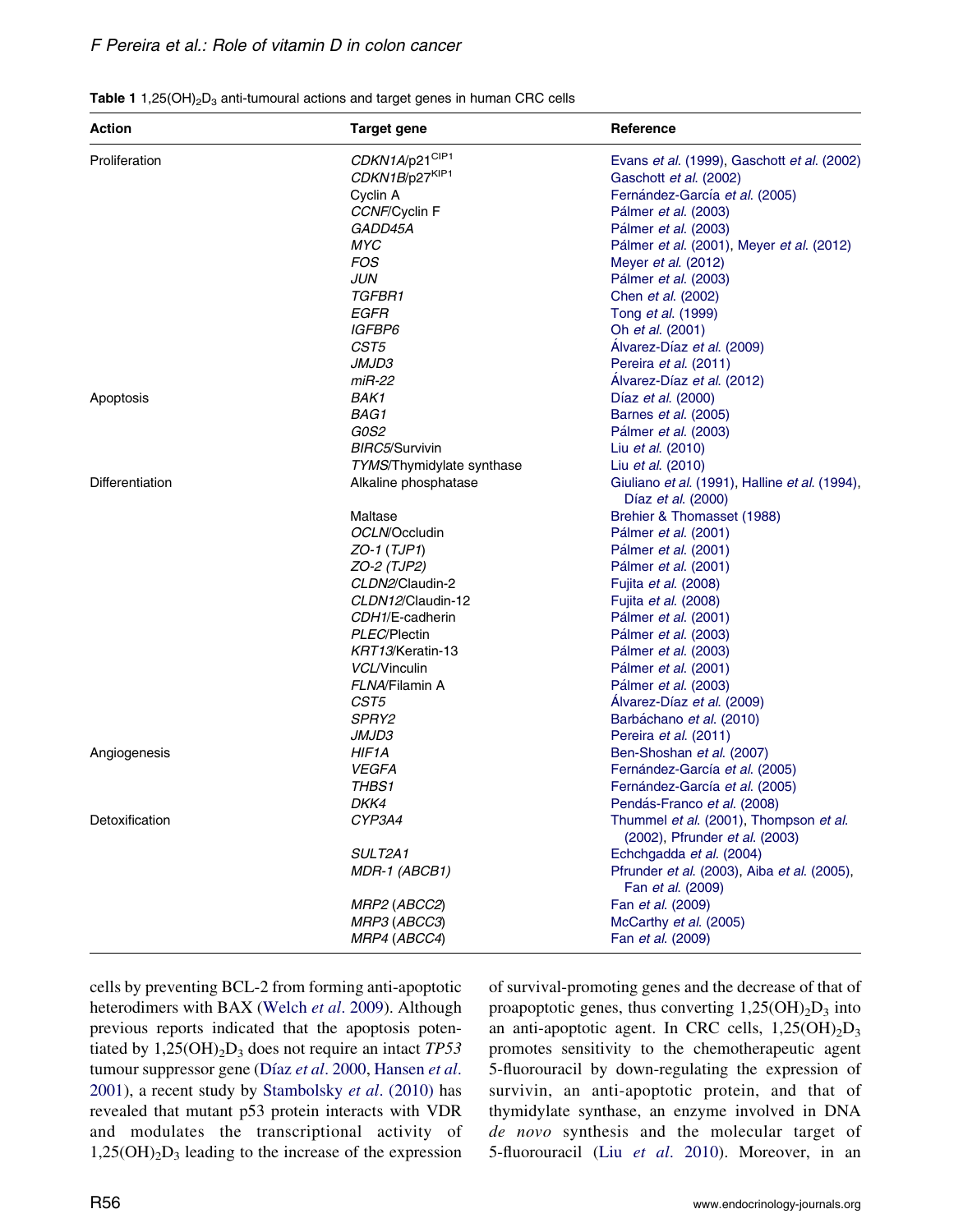in vitro model developed to evaluate the cross talk between tumour-associated macrophages and CRC cells,  $1,25(OH)_{2}D_{3}$  restores the sensitivity of CRC cells to TRAIL-induced apoptosis by interfering with the release of IL1 $\beta$  by macrophages (Kaler *et al.* 2010).

#### **Differentiation**

 $1,25(OH)_{2}D_{3}$  has specific and multiple prodifferentiation effects in CRC cells. It increases the expression and/or activity of several brush border enzymes, such as alkaline phosphatase and maltase, and enhances the formation of microvilli ([Brehier & Thomasset 1988](#page-13-0), [Giuliano](#page-15-0) et al. 1991, [Halline](#page-15-0) [et al](#page-13-0). 1994, Díaz et al. [2000\)](#page-13-0). In addition,  $1,25(OH)_2D_3$  increases the expression of several components of cell adhesion structures that are essential for the maintenance of the epithelial phenotype: i) occludin, zonula occludens (ZO)-1 and -2, and claudin-2 and -12 in tight junctions (Pálmer et al. 2001, Fujita et al[. 2008\)](#page-14-0); ii) E-cadherin in *adherens junctions* (Pálmer et al[. 2001\)](#page-18-0); and iii) plectin in hemidesmosomes (Pálmer et al. 2003). Moreover,  $1,25(OH)_{2}D_{3}$  induces the expression of proteins associated with the actin cytoskeleton and intermediate filaments such as keratin-13, vinculin and filamin A (Pálmer et al. 2001, [2003\)](#page-18-0). Filamin A has been implicated in cell motility, adhesion and invasion [\(Nakamura](#page-17-0) et al. 2011). However, novel functions of filamin A have recently been described within the cell nucleus, such as the regulation of nuclear shape during EMT and of DNA double-strand break repair [\(Yue](#page-20-0) et al[. 2009](#page-20-0), Gay et al[. 2011\)](#page-15-0).

#### Angiogenesis

The angiogenic capacity of CRC cells may be affected by  $1,25(OH)<sub>2</sub>D<sub>3</sub>$ , as it represses the expression and transcriptional activity of hypoxia-inducible factor  $(HIF)$ -1 $\alpha$ , a key transcription factor involved in hypoxia-induced angiogenesis [\(Ben-Shoshan](#page-13-0) et al. [2007\)](#page-13-0). In addition,  $1,25(OH)_{2}D_{3}$  regulates the expression of vascular endothelial growth factor (VEGFA) and thrombospondin-1 (THBS1), two major opposing factors that control tumour angiogenesis, leading to a balanced change in the angiogenic potential of SW480-ADH cells (Fernández-García *et al.* 2005). Further,  $1,25(OH)<sub>2</sub>D<sub>3</sub>$  strongly represses DICKKOPF-4 (DKK4), a weak WNT antagonist that promotes invasion and angiogenesis in cultured CRC cells and is up-regulated in human colon tumours (Pendás-Franco et al. 2008).

#### Detoxification

Intestinal epithelial cells express a variety of enzymes involved in the detoxification and metabolism of xenobiotics from dietary sources and of deleterious endobiotic compounds that may contribute to CRC development. Phase I enzymes, most of which belong to the cytochrome P450 (CYP) super-family, initiate the enzymatic detoxification of these compounds by oxidation, hydrolysis or reduction [\(Kaminsky & Zhang](#page-16-0) [2003\)](#page-16-0). In CRC cells,  $1,25(OH)<sub>2</sub>D<sub>3</sub>$  induces the expression of CYP3A4, the member of the CYP super-family most expressed in the intestine [\(Thummel](#page-19-0) et al[. 2001](#page-19-0), [Thompson](#page-19-0) et al. 2002, [Pfrunder](#page-18-0) et al. [2003\)](#page-18-0). Likewise, several members of the CYP2C sub-family contain VDREs in their promoters and are regulated by  $1,25(OH)<sub>2</sub>D<sub>3</sub>$  in hepatic tissues. As CYP2C is the second most abundant CYP subfamily in the human intestine, its putative regulation by  $1,25(OH)<sub>2</sub>D<sub>3</sub>$  in this tissue could be highly relevant [\(Drocourt](#page-14-0) et al. 2002, [Chen & Goldstein 2009](#page-13-0)).

Phase II enzymes conjugate different charged groups to the compounds previously modified by phase I enzymes, which increases their solubility in water and facilitate their excretion [\(Kaminsky & Zhang 2003\)](#page-16-0). In CaCo-2 cells,  $1,25(OH)_{2}D_{3}$  activates the transcription of SULT2A1, a phase II sulphotransferase that acts preferentially on hydroxysteroids and cholesterolderived sterol bile acids, but may also modify several drugs and other xenobiotics [\(Echchgadda](#page-14-0) et al. 2004).

In addition,  $1,25(OH)<sub>2</sub>D<sub>3</sub>$  regulates the expression of several transporters responsible for the efflux of phase II conjugates to the extracellular medium. One of them is the drug efflux pump multi-drug resistance protein (MDR)-1, which is located in the enterocyte apical membrane [\(Pfrunder](#page-18-0) et al. 2003, Aiba et al[. 2005,](#page-12-0) [Fan](#page-14-0) et al[. 2009](#page-14-0)).  $1,25(OH)<sub>2</sub>D<sub>3</sub>$  also modulates the expression of members of the multi-drug resistanceassociated protein (MRP) family, which are involved in the transport of conjugated and unconjugated bile acids, and also in that of glutathione and sulphate conjugates [\(McCarthy](#page-17-0) et al. 2005, Fan et al[. 2009](#page-14-0)).

Thus,  $1,25(OH)_2D_3$  has a wide-ranging effect on the expression of several proteins involved in intestinal detoxification, which is consistent with a preventive and therapeutic action of this hormone against CRC.

#### Interference with the WNT/*b*-catenin pathway and inter-play with other signalling pathways

 $1,25(OH)_{2}D_{3}$  interferes with several signalling pathways, which may partially mediate its antitumoural effects. Results from our group and others have demonstrated that  $1,25(OH)_2D_3$  inhibits the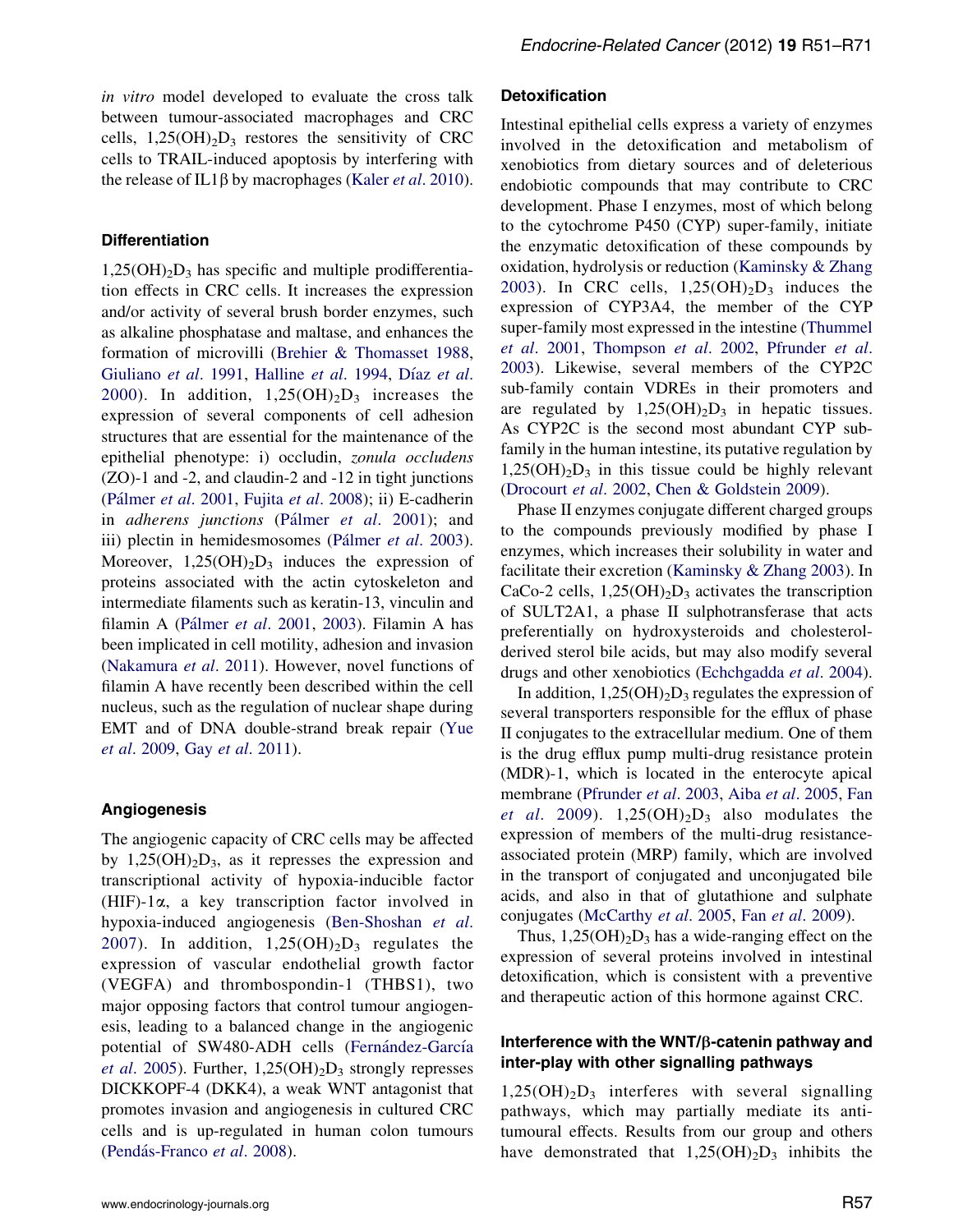WNT/ $\beta$ -catenin pathway and the activation of its target genes in CRC cells, which contributes to the inhibition of cell proliferation and to the maintenance of the differentiated phenotype (Pálmer et al.  $(2001)$ ) and reviewed in González-Sancho et al. (2011)).  $1,25(OH)_{2}D_{3}$  inhibits the WNT/ $\beta$ -catenin pathway through several mechanisms. First, it rapidly increases the amount of VDR bound to  $\beta$ -catenin, thus reducing the interaction between  $\beta$ -catenin and the transcription factors of the TCF/LEF family and leading to the repression of its target genes (Pálmer et al. 2001). Shah et al.  $(2006)$  confirmed the VDR/ $\beta$ -catenin interaction and characterised the protein domains involved, while Egan et al[. \(2010\)](#page-14-0) reported that wildtype APC enhances the inhibition of  $\beta$ -catenin/TCF transcriptional activity by  $1,25(OH)_2D_3$ . Second,  $1,25(OH)<sub>2</sub>D<sub>3</sub>$  induces  $\beta$ -catenin nuclear export linked to E-cadherin accumulation at the plasma membrane adherens junctions (Pálmer et al. 2001). Third, it induces the expression of DKK1, an extracellular WNT inhibitor ([Aguilera](#page-12-0) et al. 2007). In addition,  $1,25(OH)_{2}D_{3}$  impedes the production of IL1 $\beta$  by THP-1 monocytic leukaemia cells and, if extrapolated to tumour-associated macrophages, this would represent another mechanism of inhibition of  $\beta$ -catenin/ TCF-dependent gene activation in CRC cells, as  $IL1\beta$ inhibits b-catenin phosphorylation and labelling for degradation by GSK-3 $\beta$  (Kaler et al[. 2009\)](#page-16-0). Thus,  $1,25(OH)<sub>2</sub>D<sub>3</sub>$  exerts a complex set of regulatory actions leading to the inhibition of the  $WNT/\beta$ -catenin pathway. As this pathway is aberrantly activated in most adenomas and colorectal tumours and is considered the main driving force in this neoplasia, its inhibition is probably crucial for the anti-tumoural action of  $1,25(OH)_{2}D_{3}$  in CRC.

Additionally,  $1,25(OH)_2D_3$  sensitises CRC cells to the growth inhibitory action of TGF- $\beta$  by up-regulating the expression of its type I receptor (TGFBR1) (Chen et al[. 2002](#page-13-0)). Moreover,  $1,25(OH)_2D_3$  inhibits the stimulation of cell proliferation by EGF via the reduction of EGF receptor (EGFR) expression and the induction of its internalisation upon ligand binding (Tong et al[. 1999](#page-19-0)).  $1,25(OH)_2D_3$  may also inhibit EGFR activity by inducing the expression of E-cadherin (Pálmer et al. 2001) and by repressing that of SPROUTY-2 (Barbáchano et al. 2010, see below), which are respectively negative and positive regulators of EGFR activity ([Andl & Rustgi 2005,](#page-12-0) [Cabrita &](#page-13-0) [Christofori 2008\)](#page-13-0). Likewise,  $1,25(OH)<sub>2</sub>D<sub>3</sub>$  interferes with the growth-stimulatory effect of insulin growth factor 2 (IGF2) through the inhibition of IGF2 secretion and the modulation of the expression of several genes encoding IGF-binding proteins (IGFBP; Oh et al[. 2001,](#page-17-0) Pálmer et al. 2003).

#### Immunomodulation

 $1,25(OH)<sub>2</sub>D<sub>3</sub>$  has the potential to be an important regulator of the immune system in the colon as epithelial and immune cells of the gut mucosa express VDR and CYP27B1 [\(Verstuyf](#page-19-0) et al. 2010). Several studies have shown that  $1,25(OH)_{2}D_{3}$  and VDR play a role in the innate immunity against bacterial infections in the colon. It has been observed that bacterial infiltration of the colon is higher in vitamin D-deficient animals than in controls ([Lagishetty](#page-16-0) et al. [2010\)](#page-16-0). Accordingly, in CRC cells  $1,25(OH)_{2}D_{3}$ induces the expression of cathelicidin anti-microbial peptide in a VDRE-dependent mechanism ([Gombart](#page-15-0) et al[. 2005](#page-15-0)) and VDR mediates the up-regulation of the anti-microbial peptide  $\beta$ -defensin-2 by dietary sulphoraphane [\(Schwab](#page-18-0) et al. 2008). Besides their antimicrobial activity, these peptides exert other functions such as chemoattraction of immune cells, degranulation of mast cells, stimulation of wound vascularisation and induction of cancer cells apoptosis and cytotoxicity [\(Kamysz](#page-16-0) et al. 2003, [Oppenheim](#page-17-0) et al. 2003, [Okumura](#page-17-0) et al. 2004, [De Smet & Contreras 2005\)](#page-13-0).

Several evidences suggest that  $1,25(OH)_{2}D_{3}$  could play a role in the prevention and therapy of inflammatory bowel disease (IBD), and thus may also reduce the risk of colitis-associated CRC. Cyp27b1 knockout mice are more susceptible to colitis, which is associated with increased levels of IL1 and 17 in the colon (Liu et al[. 2008](#page-17-0)). In addition, vitamin D deficiency accelerates the development of the IBD symptoms that spontaneously occur in  $II10$  knockout mice ([Cantorna](#page-13-0) et al. 2000, [2004\)](#page-13-0). Accordingly, administration of  $1,25(OH)<sub>2</sub>D<sub>3</sub>$  to these mice inhibits the TNF- $\alpha$  pathway and significantly prevents disease progression and alleviates the symptoms of established IBD ([Cantorna](#page-13-0) et al. 2000, [2004](#page-13-0), Zhu et al[. 2005](#page-20-0)). Additionally, work by Froicu et al[. \(2006\)](#page-14-0) showed that VDR is required to control gastrointestinal inflammation in Il10 knockout mice, as Il10/Vdr double knockout mice develop exacerbated IBD symptoms associated with high local expression of IL2, IFN- $\gamma$ , IL1 $\beta$ , TNF- $\alpha$  and IL12. In line with this, 1,25(OH)<sub>2</sub>D<sub>3</sub> was shown to antagonize the NF- $\kappa$ B pathway and the production of IL8 in CRC cells treated with  $IL1\beta$  ([Sun](#page-19-0) *et al.* 2008). These results suggest that  $1,25(OH)_{2}D_{3}/$ VDR signalling has a potent anti-inflammatory action in vitro and in vivo that may influence the colonic inflammatory scenario that pre-dispose to the development of CRC.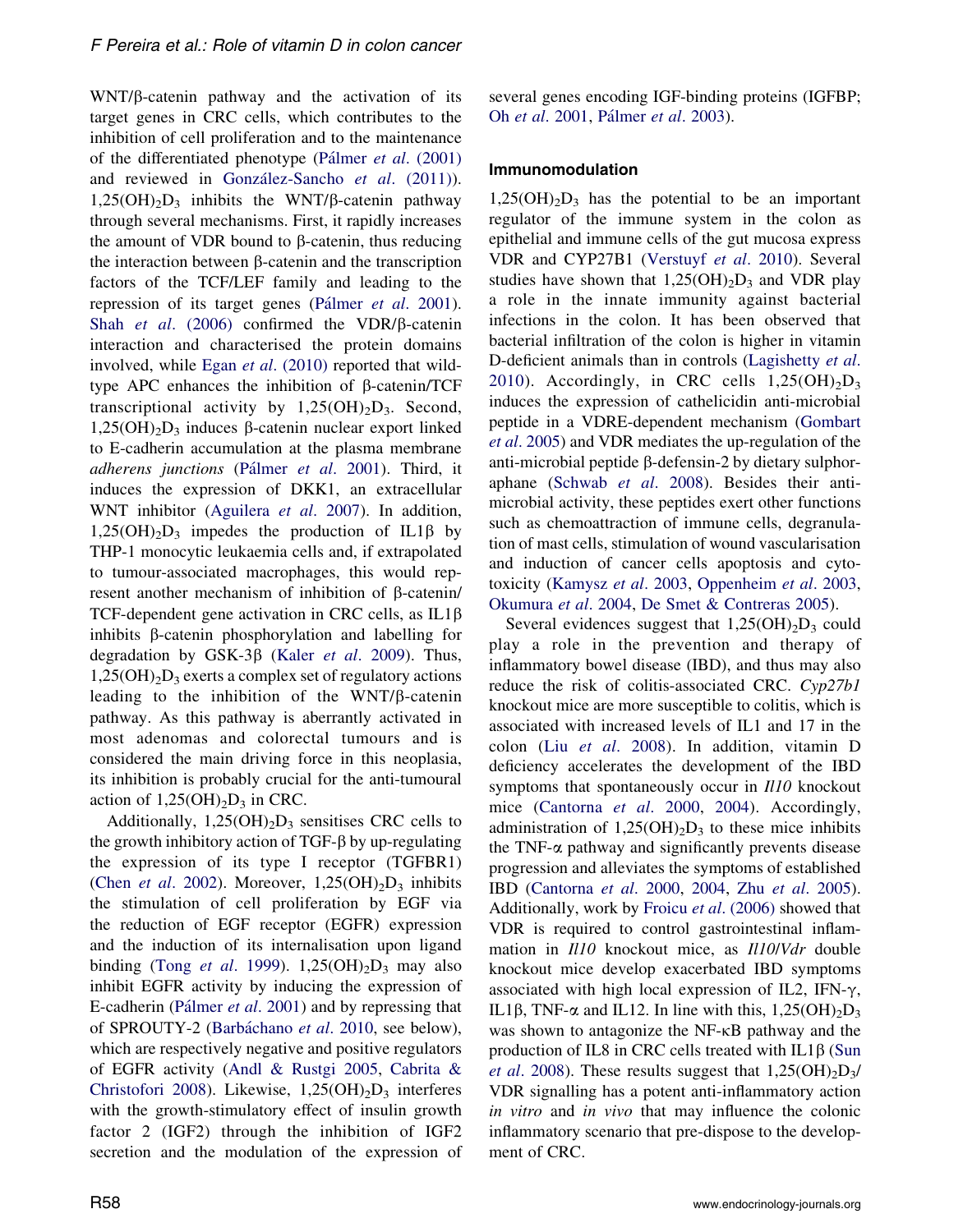# $1,25(OH)<sub>2</sub>D<sub>3</sub>$  target genes in CRC cells

The development of high-throughput techniques for gene expression profiling, such as microarrays, has allowed a more detailed study of  $1,25(OH)_{2}D_{3}$  effects in the transcriptome of cancer cells (reviewed in [Kriebitzsch](#page-16-0) et al. (2009)). We and others performed oligonucleotide microarrays in CRC cells treated with 1,25(OH)<sub>2</sub>D<sub>3</sub> (Pálmer et al. 2003, Wood et al[. 2004](#page-19-0)). Our results showed that around two-thirds of  $1,25(OH)<sub>2</sub>D<sub>3</sub>$  target genes are up-regulated, while one-third of these genes are down-regulated after  $1,25(OH)<sub>2</sub>D<sub>3</sub>$  treatment. A high proportion of the regulated genes are related to transcription, cell adhesion and metabolism, although genes related to many different cell functions were also found (Pálmer et al[. 2003](#page-18-0)). In the past decade, our laboratory has dedicated much effort to characterizing the role of several of these genes in the anti-tumoural action of  $1,25(OH)<sub>2</sub>D<sub>3</sub>$  in CRC.

One of the genes regulated by  $1,25(OH)<sub>2</sub>D<sub>3</sub>$  in our transcriptomic analysis was CST5, encoding cystatin D, an inhibitor of cysteine proteases of the cathepsin family. We validated the strong induction of cystatin D by  $1,25(OH)<sub>2</sub>D<sub>3</sub>$  and found that it mediates the antiproliferative and prodifferentiation effects of  $1,25(OH)<sub>2</sub>D<sub>3</sub>$  in CRC cells (Alvarez-Díaz et al. [2009\)](#page-12-0). Cystatin D regulation by  $1,25(OH)_{2}D_{3}$  also occurs in xenografted mice treated with the  $1,25(OH)<sub>2</sub>D<sub>3</sub>$  analogue EB1089/Seocalcitol, and a direct correlation between cystatin D and VDR protein levels was observed in human CRC biopsies, suggesting that  $1,25(OH)_2D_3$  also regulates cystatin D in vivo (Alvarez-Díaz et al. 2009). In addition, ectopic cystatin D inhibits proliferation, migration and anchorage-independent growth of cultured CRC cells and growth of xenografted tumours in mice. Moreover, cystatin D expression is down-regulated during colorectal tumourigenesis and is associated with tumour dedifferentiation. All together, these data led us to propose CST5 as a candidate tumour suppressor gene in CRC (Alvarez-Díaz et al. 2009). The mechanism by which this protease inhibitor mediates its actions is not fully understood. Experiments using mutant cystatin D proteins with reduced anti-proteolytic activity indicate that at least some of its anti-tumour effects may be independent of cathepsin inhibition (Alvarez-Díaz et al[. 2009](#page-12-0)). In line with this,  $1,25(OH)_2D_3$  regulates a number of genes related to the protein degradation machinery, such as proteases, other protease inhibitors, and components of the ubiquitin–proteasome system  $(A)$  lvarez-Díaz et al. 2010).

SPRY2 is another gene shown by transcriptomic assays to be regulated by  $1,25(OH)_{2}D_{3}$  (5.6-fold repression at 4 h of treatment) (Pálmer et al. 2003). SPRY2 encodes SPROUTY-2, an intracellular modulator of EGFR and other growth factor tyrosine kinase receptors involved in the regulation of cell growth, migration and angiogenesis [\(Cabrita & Christofori](#page-13-0) [2008\)](#page-13-0). SPROUTY-2 strongly inhibits the inter-cellular adhesion induced by  $1,25(OH)_2D_3$ , and gain- and lossof-function experiments showed that SPROUTY-2 and E-cadherin repress reciprocally in CRC cell lines and have opposite actions on cell differentiation (Barbáchano et al. 2010). Accordingly, the expressions of SPROUTY-2 and E-cadherin are mutually exclusive in xenografted tumours and correlate inversely in human CRC biopsies, where SPROUTY-2 is up-regulated in undifferentiated high-grade tumours and at the invasive front of low-grade carcinomas (Barbáchano et al[. 2010](#page-12-0)). Therefore, SPROUTY-2 is inhibited by  $1,25(OH)_{2}D_{3}$  and is a potential novel marker of malignancy and a therapeutic target in CRC.

Several candidate  $1,25(OH)_2D_3$  target genes encode for proteins implicated in epigenetic regulation of gene expression. We have recently reported that  $1,25(OH)<sub>2</sub>D<sub>3</sub>$  induces the expression of the *JMJD3* (KDM6B) gene ([Pereira](#page-18-0) et al. 2011), which codes for a histone demethylase of the trimethyl repressive mark on lysine 27 of histone H3, and which may have an important tumour suppressor function [\(De Santa](#page-13-0) et al[. 2007,](#page-13-0) Agger et al[. 2009\)](#page-12-0). JMJD3 partially mediates the prodifferentiation, anti-proliferative and gene regulatory actions of  $1,25(OH)_2D_3$ , and also its antagonism of the  $WNT/\beta$ -catenin pathway ([Pereira](#page-18-0) et al[. 2011\)](#page-18-0). Moreover, JMJD3 depletion up-regulates the expression of EMT inducers and mesenchymal markers, while it down-regulates that of epithelial proteins. Importantly, and in line with data in cultured cells, the expression of JMJD3 RNA was lower in tumour tissue than in normal tissue in 56% of human colorectal tumours and directly correlates with that of VDR ([Pereira](#page-18-0) et al. 2011). Recent data indicate that  $1,25(OH)<sub>2</sub>D<sub>3</sub>$  modulates the expression of several genes coding for histone demethylases of the Jumonji C domain and lysine-specific demethylase families [\(Pereira](#page-18-0) et al. 2012). These findings link chromatin epigenetic regulation with the transcriptional activity of  $1,25(OH)_{2}D_{3}$ .

In addition, our group has recently performed an miRNA-specific microarray study to identify miRNAs under the control of  $1,25(OH)_{2}D_{3}$  in SW480-ADH cells. We have found that several miRNA species are up-regulated or down-regulated by  $1,25(OH)<sub>2</sub>D<sub>3</sub>$  treatment (Alvarez-Díaz *et al.* 2012).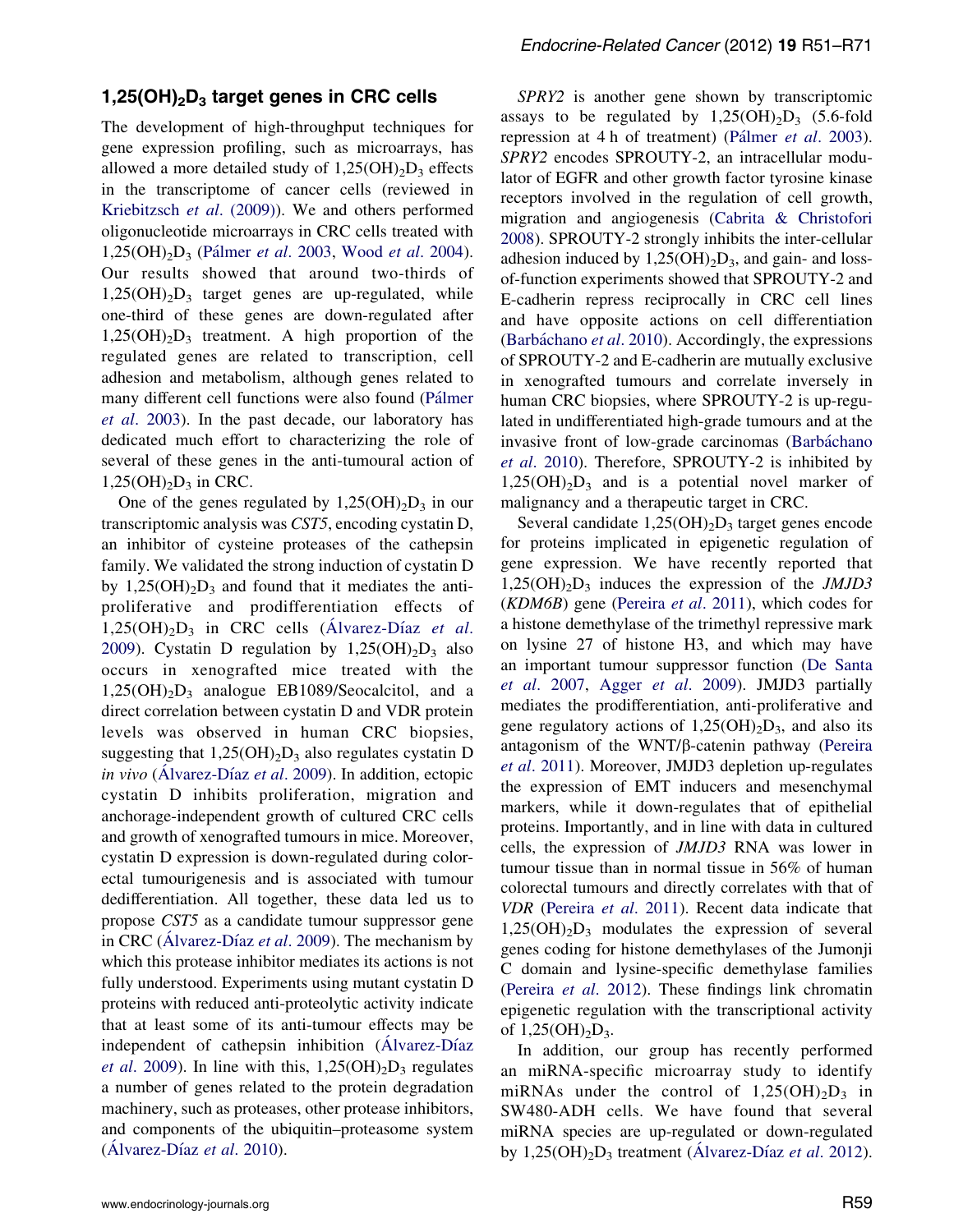miR-22 (MIR22) is induced by  $1,25(OH)<sub>2</sub>D<sub>3</sub>$  in a time-, dose- and VDR-dependent manner and is required for the anti-proliferative and anti-migratory effects of  $1,25(OH)_{2}D_{3}$  in colon cancer cells (Alvarez-Díaz et al[. 2012\)](#page-12-0). Consistently, miR-22 expression is lower in tumour than in the matched normal tissue in 78% CRC patients and correlates directly with VDR RNA expression, suggesting that  $miR-22$  is also a  $1,25(OH)_{2}D_{3}$  target *in vivo* and may contribute to the anti-tumoural action of  $1,25(OH)_{2}D_{3}$  in human colon cancer (Alvarez-Díaz et al. 2012).

The new generation of ChIP-Seq studies mentioned above are expected to contribute to our understanding of  $1,25(OH)<sub>2</sub>D<sub>3</sub>$  actions on a genome-wide scale, and to the identification of its target genes. In their work, Meyer *et al.* (2012) report new genes activated by  $1,25(OH)<sub>2</sub>D<sub>3</sub>$  in LS180 colon cancer cells, such as several members of the peptidylarginine deiminase family, a class of enzymes that convert histone methylated residues of arginine to citrulline ([Klose &](#page-16-0) [Zhang 2007\)](#page-16-0), thus expanding the number of epigenetic modifiers that are regulated by  $1,25(OH)_{2}D_{3}$  in CRC cells.

Proteomic approaches have also identified  $1,25(OH)<sub>2</sub>D<sub>3</sub>$ -regulated proteins in CRC cells. Our laboratory has used 2D-DIGE electrophoresis combined with MALDI-TOF-TOF mass spectrometry to identify nuclear proteins regulated by  $1,25(OH)<sub>2</sub>D<sub>3</sub>$ in SW480-ADH cells [\(Cristobo](#page-13-0) et al. 2011). Interestingly, several of these proteins (SFPQ, SMARCE, KHSRP, TARDBP and PARP1) are involved in the regulation of the spliceosome machinery, suggesting a role of  $1,25(OH)_2D_3$  in alternative splicing, which is frequently altered in cancer ([David & Manley](#page-13-0) [2011,](#page-13-0) Miura *et al.* 2011). In addition,  $1,25(OH)_{2}D_{3}$ also regulates the expression of a few cytoskeletal and actin-binding proteins (EZR, RDX and CORO1C), some of which perform transcription-related functions in the cell nucleus in addition to modulating cell morphology and adhesion [\(Cristobo](#page-13-0) et al. 2011).

# Mechanisms of resistance to  $1,25(OH)<sub>2</sub>D<sub>3</sub>$ action in CRC

CRC cell responsiveness to  $1,25(OH)_2D_3$  depends mainly on the expression of VDR and on the bioavailability of  $1,25(OH)_2D_3$  within the cell. The intracellular level of  $1,25(OH)_2D_3$  is determined by the circulating levels of  $25(OH)D_3$  and  $1,25(OH)_2D_3$ , and by the activity of CYP27B1 and CYP24A1 within the cell. CYP27B1 expression and activity are up-regulated at early stages of colorectal tumourigenesis and drastically decreased in advanced CRC, while those of CYP24A1 are elevated in colorectal carcinomas. These changes lead to attenuated  $1,25(OH)<sub>2</sub>D<sub>3</sub>$  synthesis and accelerated  $1,25(OH)<sub>2</sub>D<sub>3</sub>$ catabolism in advanced CRC, causing resistance to  $1,25(OH)<sub>2</sub>D<sub>3</sub>$  (Bareis *et al.* 2001, Cross *et al.* 2001, Bises et al[. 2004](#page-13-0)). As discussed above, several compounds (17b-estradiol, phytoestrogens, folate, calcium, etc.) are known to up-regulate the colonic expression and activity of CYP27B1 and/or to inhibit those of CYP24A1 ([Lechner](#page-17-0) et al. 2005, [Cross](#page-13-0) et al. [2011\)](#page-13-0). In addition, several CYP24A1 inhibitors have been developed to prolong  $1,25(OH)_2D_3$  biological lifetime ([Schuster](#page-18-0) et al. 2003). The use of these compounds in combination with  $1,25(OH)<sub>2</sub>D<sub>3</sub>$  or its analogues could circumvent the  $1,25(OH)_{2}D_{3}$  resistance caused by the aberrant expression and/or activity of these enzymes.

Several studies have shown that VDR is expressed by normal and certain tumour colon epithelial cells [\(Sheinin](#page-19-0) et al. 2000, González-Sancho et al. 2006, [Modica](#page-17-0) et al. 2010) and is associated with a high degree of cell differentiation ([Shabahang](#page-18-0) et al. [1993,](#page-18-0) [Zhao & Feldman 1993](#page-20-0)). VDR expression is enhanced in early stages of colorectal tumourigenesis (adenomas, polyps), whereas it decreases in advanced stages ([Sheinin](#page-19-0) et al. 2000, Cross et al[. 2001](#page-13-0), [Larriba &](#page-16-0) Muñoz 2005, [Matusiak](#page-17-0) et al. 2005, [Anderson](#page-12-0) et al[. 2006](#page-12-0)). Accordingly, elevated VDR expression is associated with high tumour differentiation, absence of node involvement and good prognosis in CRC (Cross et al[. 1996,](#page-13-0) Evans et al[. 1998\)](#page-14-0).

VDR down-regulation causes unresponsiveness to  $1,25(OH)<sub>2</sub>D<sub>3</sub>$  and failure of the therapy with  $1,25(OH)<sub>2</sub>D<sub>3</sub>$  or its analogues. For this reason, our group has searched for mechanisms to explain the loss of VDR expression in advanced CRC. We found that SNAIL1, a repressor of E-cadherin and a strong EMT inducer, represses the expression of VDR and blocks  $1,25(OH)<sub>2</sub>D<sub>3</sub>$  anti-tumoural actions in CRC cells in culture and such cells xenografted in mice (Pálmer et al[. 2004,](#page-18-0) [Larriba](#page-16-0) et al. 2007). Moreover, SNAIL1 is up-regulated in  $\sim 60\%$  of colorectal tumours and is associated with VDR down-regulation (Pálmer et al. [2004,](#page-18-0) Peña et al[. 2005,](#page-18-0) [2006](#page-18-0)). In addition to SNAIL1, its family member SNAIL2 (but not other EMT inducers such as ZEB1, ZEB2, TWIST1 or E47) also represses VDR expression and blocks  $1,25(OH)_{2}D_{3}$ action in CRC cells [\(Larriba](#page-16-0) et al. 2009). Moreover, SNAIL1 and SNAIL2 show an additive repressive effect on VDR expression in cultured cells and in colorectal tumours ([Larriba](#page-16-0) et al. 2009, [2010](#page-16-0)). Thus, it is probable that efficient VDR repression during CRC progression requires the expression of both SNAIL1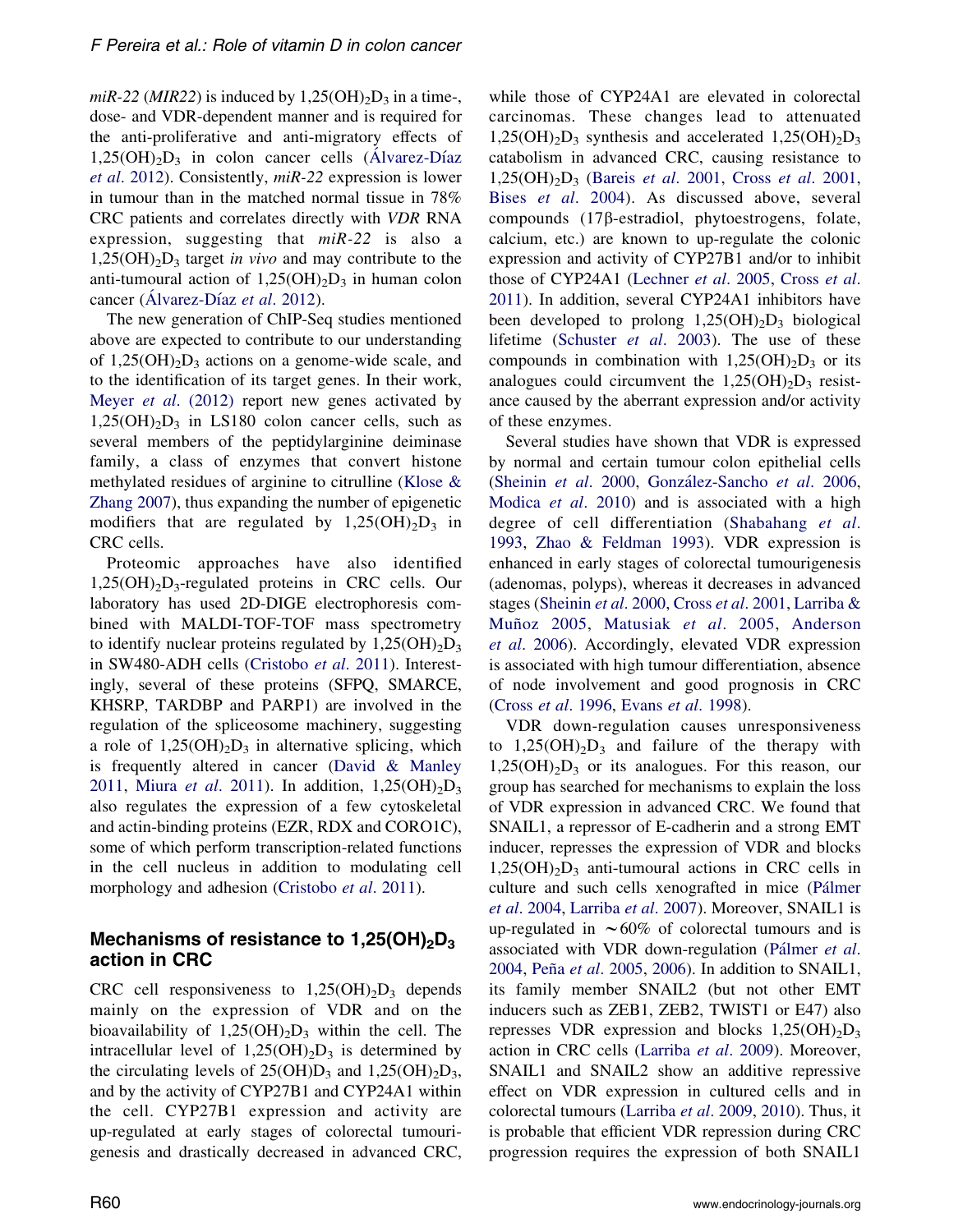and SNAIL2, and that their expression in colorectal tumours could be used to identify patients who are likely to be resistant to the therapy with  $1,25(OH)_{2}D_{3}$ or its analogues.

Post-transcriptional down-regulation of VDR by miRNAs may be another mechanism responsible for the low VDR levels found in advanced CRC. Thus, it has been reported that  $miR-27b$  (MIR27B) and  $miR-298$ (MIR298) reduce VDR levels in LS-180 colon cancer cells (Pan et al[. 2009\)](#page-18-0). In addition, Mohri et al[. \(2009\)](#page-17-0) have shown that  $miR-125b$  (MIR125B) down-regulates VDR expression and reduces  $1,25(OH)<sub>2</sub>D<sub>3</sub>$  action in breast cancer cells. Interestingly, miR-125b has been found to be over-expressed in colon cancer metastases (Baffa et al[. 2009](#page-12-0)). Therefore, the over-expression of miRNAs that target VDR may constitute a novel strategy used by colon cancer cells to escape from the anti-tumoural action of  $1,25(OH)<sub>2</sub>D<sub>3</sub>$ .

Extensive work by Campbell's group has shown that lack of  $1,25(OH)_{2}D_{3}$  sensitivity in prostate and breast cancer cells is associated with elevated expression of the VDR corepressors SMRT and NCoR respectively [\(Khanim](#page-16-0) et al. 2004, [Banwell](#page-12-0) et al[. 2006](#page-12-0)). Accordingly, cotreatment with inhibitors of HDACs (trichostatin A, sodium butyrate) or DNA methyltransferases (5-aza-2'-deoxycytidine) reverses the resistance to the anti-proliferative effects of  $1,25(OH)<sub>2</sub>D<sub>3</sub>$  in different types of cancer cells, including CRC cells ([Abedin](#page-12-0) et al. 2006). These results suggest that altered expression patterns of corepressors inappropriately sustain epigenetic modification at  $1,25(OH)_{2}D_{3}$  target genes and generate resistance to  $1,25(OH)<sub>2</sub>D<sub>3</sub>$  action. However, the effect of sodium butyrate on the sensitivity of CRC cells to  $1,25(OH)_{2}D_{3}$ seems to be mainly mediated by butyrate-induced VDR over-expression [\(Gaschott](#page-14-0) et al. 2001a,[b](#page-15-0), [Gaschott &](#page-14-0) [Stein 2003](#page-14-0)). Notably, increased levels of VDR corepressors have not been reported in colon cancer, instead, NCoR and SMRT have been found aberrantly located in the cytoplasm of cells from human CRC [b](#page-14-0)iopsies (Fernández-Majada et al. 2007a,b, [Tzelepi](#page-19-0) et al[. 2009](#page-19-0)). Thus, the possible contribution of this epigenetic mechanism to the development of  $1,25(OH)_{2}D_{3}$  resistance in CRC is unclear.

# Anti-tumoural action of vitamin D in animal models of CRC

Results obtained in several types of studies using experimental animals support a protective and therapeutic action of vitamin D against CRC. Administration of a western-style diet (high in fat and low in vitamin D and calcium) generates colonic crypt hyperplasia and colon dysplasia in wild-type mice, and increases the incidence of pre-neoplastic lesions in various pre-clinical mouse models of intestinal tumourigenesis. These effects are suppressed upon diet supplementation with calcium and vitamin D (reviewed in [Lamprecht & Lipkin \(2003\)](#page-16-0) and Ordóñez-Morán et al. (2005)).

Human tumour cells implanted s.c. into immunosuppressed mice (xenografts) are commonly used as an in vivo approach in pre-clinical anti-cancer drug development. Numerous studies have shown that  $1,25(OH)_{2}D_{3}$  and several analogues clearly reduce the growth of colorectal xenografts (reviewed in Ordóñez-Morán et al. (2005), Deeb et al[. \(2007\)](#page-13-0) and Kang et al[. \(2011\)\)](#page-16-0). Similar results were obtained using different chemical carcinogens (N-methyl-Nnitrosourea, azoxymethane and others) to generate colorectal tumours in mice or rats. The number of tumours generated after chronic treatment with the carcinogens was reduced by the administration of  $1,25(OH)_{2}D_{3}$  or several of its analogues (reviewed in Ordóñez-Morán et al. (2005)).

Both  $1,25(OH)<sub>2</sub>D<sub>3</sub>$  and its less calcaemic derivative  $1,25(OH)<sub>2</sub>$ -16-ene-19-nor-24-oxo-D<sub>3</sub> reduce tumour load (the sum of all polyp areas) in  $Apc^{\text{min}/+}$  mice (Huerta et al[. 2002\)](#page-15-0), a mouse model of intestinal carcinogenesis that carries a mutated allele of the tumour suppressor gene  $Apc$  and spontaneously develops multiple neoplasias throughout the intestinal tract (Su *et al.* 1992). Xu *et al.* (2010) confirmed these results and also found that treatment with  $1,25(OH)_{2}D_{3}$ or two of its analogues increases the expression of E-cadherin, inhibits that of Myc and reduces  $\beta$ -catenin nuclear levels in the small intestine and colon of  $Apc^{\text{min}/+}$  mice. However, a recent study by [Irving](#page-15-0) et al.  $(2011)$  has shown that treatment with  $25(OH)D_3$  or two  $1,25(OH)_{2}D_{3}$  analogues did not affect intestinal tumour development in the  $Apc^{\text{Pic}/+}$  rat or in the  $Apc^{\text{min}/+}$ mouse models in the absence or presence of the colonic tumour inducer dextran sodium sulphate. As the authors comment, it is however possible that the length of treatment with the vitamin D compounds or the putative loss of Vdr expression in the tumours might have influenced the results of the study ([Irving](#page-15-0) et al. [2011\)](#page-15-0).

Genetically modified mice have also been used to study the effects of the disruption of VDR expression on colorectal tumourigenesis. Vdr-deficient mice do not show a spontaneous increase in cancer but are more prone to oncogene- or carcinogen-induced tumours (reviewed in [Bouillon](#page-13-0) et al. (2008)). These animals display colonic crypt hyper-proliferation, and increased levels of DNA damage and oxidative stress in the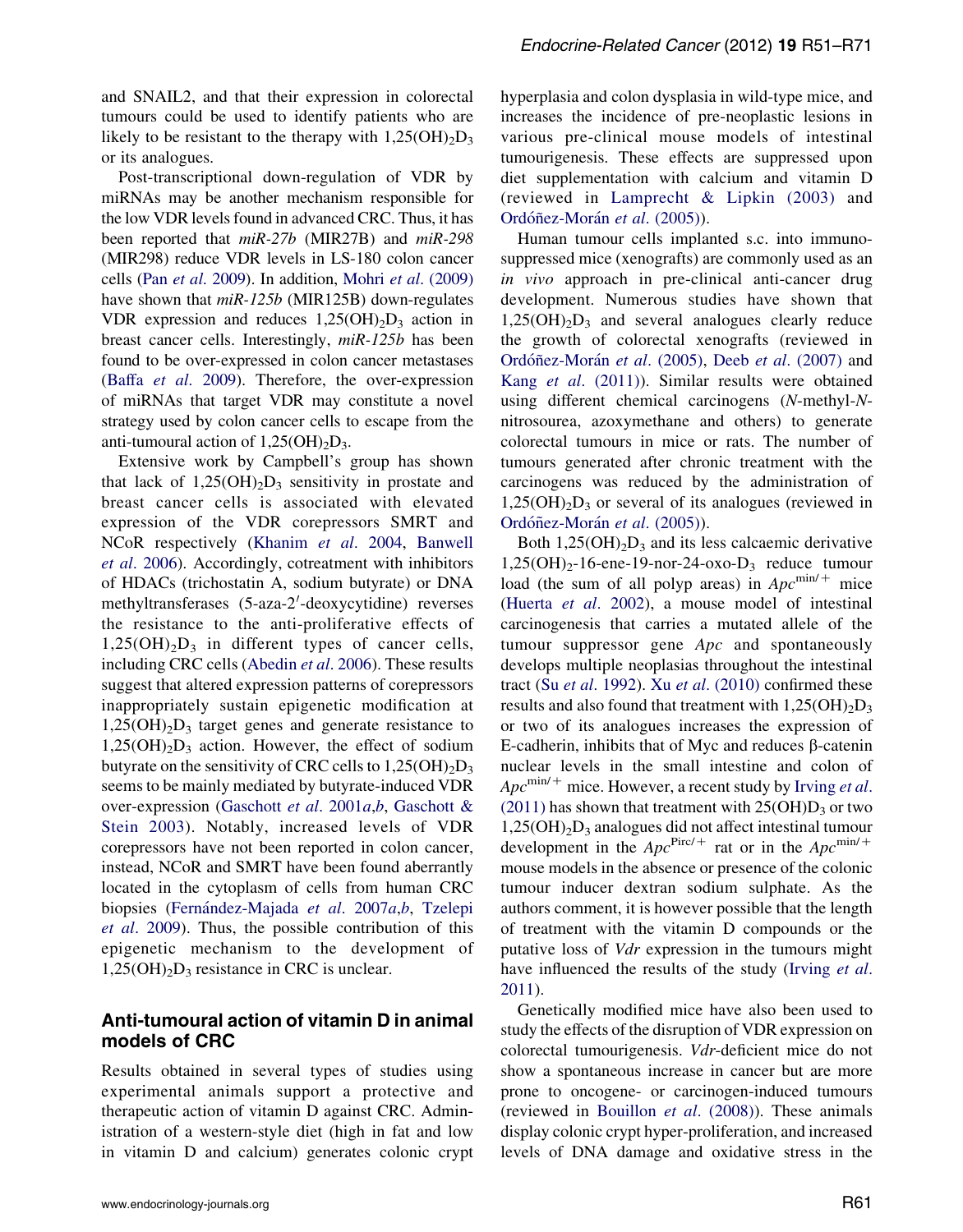intestine (Kállay et al. 2001, [2002\)](#page-16-0). Recently, two teams have bred  $Vdr^{-1}$  and  $Apc^{\text{min}/+}$  mice in order to evaluate the consequences of VDR deficiency on the initiation and development of intestinal cancer ([Larriba](#page-16-0) et al[. 2011,](#page-16-0) [Zheng](#page-20-0) et al. 2012). These studies described increased tumour burden in  $Vdr^{-/-}Apc^{\text{min}/+}$  mice as compared to  $Vdr^{+/+}$  Apc<sup>min/+</sup>. Importantly,  $Vdr^{-1}$  Apc<sup>min/+</sup> mice also show a higher activation of the WNT/ $\beta$ -catenin pathway in the lesions and an increase in the number of colonic aberrant crypt foci [\(Larriba](#page-16-0) et al. 2011).

# Human studies: clinical and molecular data

Few large-scale cancer intervention trials on vitamin D treatment in human CRC patients have been reported. The first of these was a randomised, double-blind, placebo-controlled trial of 2686 individuals (65–85 years of age) receiving  $100\,000$  IU vitamin  $D_3$  or placebo every 4 months ( $\sim$  833 IU/day). This study did not find any significant effect of vitamin  $D_3$  supplementation on CRC incidence or mortality after 5 years [\(Trivedi](#page-19-0) et al. 2003). Accordingly, another randomised, double-blinded, placebo-controlled trial performed by the US Women's Health Initiative, including 36 282 post-menopausal women (50–79 years of age) who were treated with 400 IU/day vitamin  $D_3$  plus 1 g/day calcium vs placebo, failed to find any effect of the treatment on CRC incidence [\(Wactawski-Wende](#page-19-0) et al. 2006). However, the study had serious drawbacks that challenge its validity: the low amount of vitamin  $D_3$  used did not increase the circulating  $25(OH)D_3$  levels, the degree of patient adherence to the treatment was low and the follow-up period was short (7 years) [\(Wactawski-Wende](#page-19-0) et al. [2006](#page-19-0)). Still, re-analysis of the data showed that concurrent estrogenic therapy increased CRC risk and that the treatment with vitamin  $D_3$  plus calcium was beneficial in its absence (relative risk (RR) 0.71; 95% confidence interval (CI)  $0.46-1.09$ ) [\(Ding](#page-13-0) *et al.* [2008\)](#page-13-0). The third study with published results was a smaller trial performed in Nebraska (USA) with 1179 post-menopausal women (mean age 67 years) who were treated with 1100 IU/day vitamin  $D_3$  plus 1.4–1.5 g/day calcium vs calcium alone for 4 years (Lappe *et al.* 2007). Treatment with vitamin  $D_3$  plus calcium reduced total cancer incidence (RR 0.40; 95% CI 0.20–0.82), including CRC, particularly if the first-year cases were not considered. However, the low number of CRC cases reduces the validity of the study (Lappe et al[. 2007\)](#page-16-0).

At the molecular level, Holt et al[. \(2006\)](#page-15-0) showed that combined daily supplementation of 11 patients with vitamin  $D_3$  (400 IU) and calcium (1.5 g) for 6 months reduced the proliferation of colonic flat mucosa and polyps, and increased the expression of BAK1 and diminished that of the CRC-associated mucin MUC5AC in the polyps when compared with the placebo group (8 patients). In a series of recent papers, Fedirko et al. reported that 800 IU/day vitamin  $D_3$  and/or 2 g/day calcium (in 92 patients with at least one adenoma, 6 months treatment) increased BAX and  $p21^{\text{CIP1}}$  expression in colorectal crypts [\(Fedirko](#page-14-0) et al.  $2009a,b$  $2009a,b$  $2009a,b$ . These authors also observed a decreased labelling of the DNA oxidation marker 8-OH-dG (only by vitamin  $D_3$  or calcium alone, but not by the combination) and a reduced expression of the marker of long-term proliferation hTERT in the upper part of the crypt (only in the vitamin  $D_3$  plus calcium group) [\(Fedirko](#page-14-0) et al. 2009b, [2010\)](#page-14-0). In addition, the group treated with vitamin  $D_3$  alone showed a reduction in the expression of the proinflammatory cytokines TNF- $\alpha$ , IL6, IL1 $\beta$  and IL8, and the proinflammatory marker C-reactive protein ([Hopkins](#page-15-0) et al. 2011).

Clearly, there is a need for large and well-designed randomised, double-blind, placebo-controlled clinical studies. Up to now, clinical trials have included mostly elderly people, frequently post-menopausal women and so on, they may not fully reveal the potential action of vitamin D. Additional problems are the lack of an optimal vitamin  $D_3$  dose to be used, its possible combination with other agents (calcium), and the long follow-up period that seems recommendable in the case of a disease such as CRC, which probably develops over one or two decades. One promising ongoing trial is the VITamin D and OmegA-3 TriaL (VITAL), a study designed to investigate the role of high doses of vitamin  $D_3$  (2000 IU/day), omega-3 fatty acids (1 g/day) and their combination on cancer and cardiovascular diseases in 20 000 initially healthy men and women aged 60 and 65 years and older respectively [\(Nicholas 2011](#page-17-0), [Okereke & Manson](#page-17-0) [2011\)](#page-17-0). In addition, a recent look at the US National Institutes of Health clinical trials website ([http://](http://clinicaltrials.gov) [clinicaltrials.gov](http://clinicaltrials.gov)) showed that more than 1000 trials are currently underway to assess the effects of vitamin D compounds on cancer and other diseases.

#### Conclusions and perspectives

In summary, the vast majority of molecular and genetic data suggests a protective role of vitamin D against CRC, and epidemiological studies also indicate that vitamin D deficiency is linked to high risk of this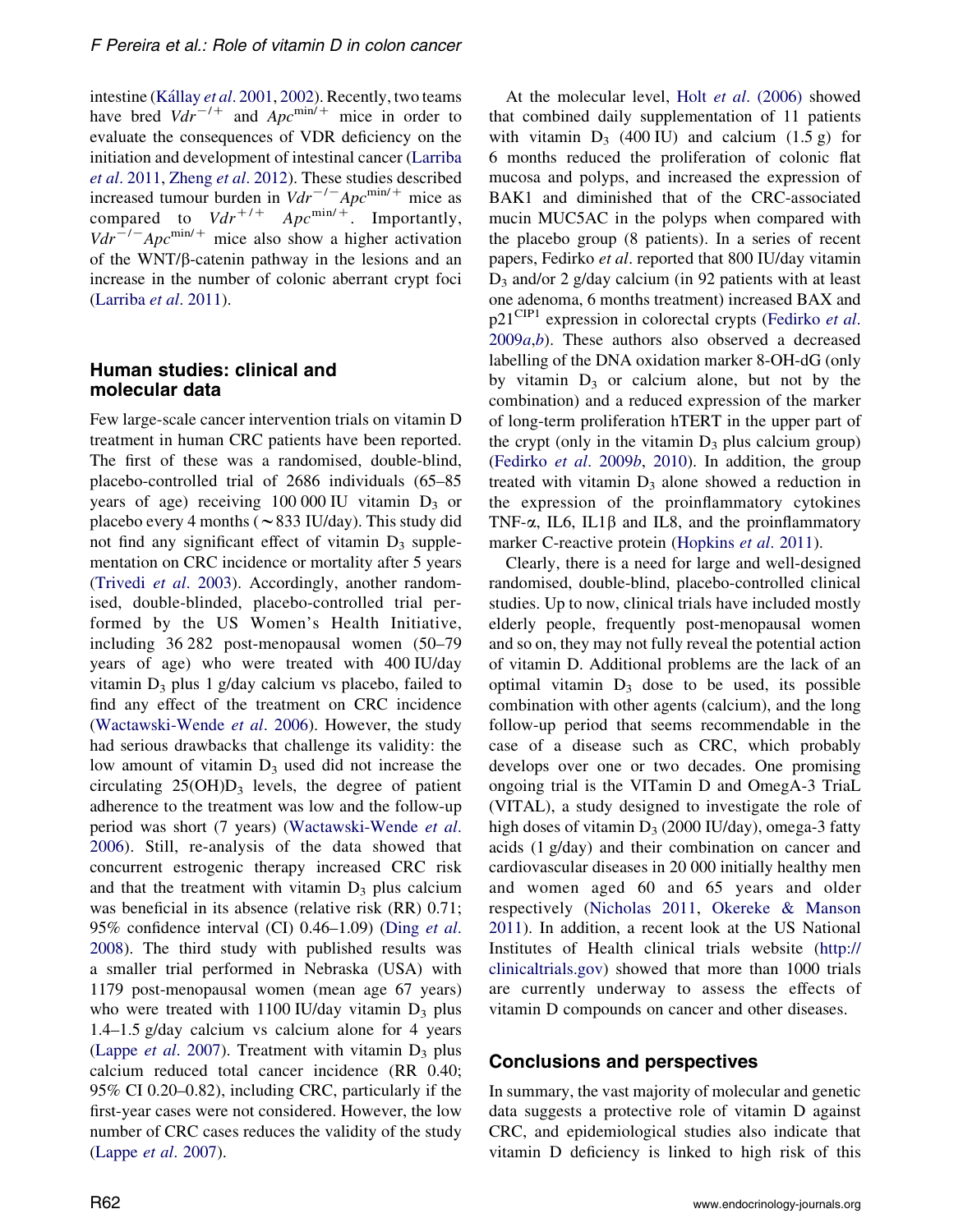<span id="page-12-0"></span>neoplasia. Globally, the results available on the loss of VDR expression and on the alteration of CYP27B1 and CYP24A1 levels during CRC progression support a role for vitamin D in the prevention and/or in the therapy of early stages rather than in the treatment of advanced cases of this neoplasia.

#### Declaration of interest

The authors declare that there is no conflict of interest that could be perceived as prejudicing the impartiality of this review.

# Funding

The work in the authors' laboratory is supported by Ministerio de Ciencia e Innovación of Spain (grant number SAF2010-18302), Fondo Europeo de Desarrollo Regional-Instituto de Salud Carlos III (grant number RD06/0020/0009) and Comunidad de Madrid (grant number S2011/BMD-2344, Colomics2).

#### Acknowledgements

We thank Prof. Carsten Carlberg for critical reading of part of this review and Robin Rycroft for his valuable assistance in the preparation of the English manuscript.

#### **References**

- Abe E, Miyaura C, Sakagami H, Takeda M, Konno K, Yamazaki T, Yoshiki S & Suda T 1981 Differentiation of mouse myeloid leukemia cells induced by  $1\alpha$ ,25-dihydroxyvitamin D<sub>3</sub>. PNAS **78** 4990-4994. ([doi:10.1073/pnas.78.8.4990\)](http://dx.doi.org/10.1073/pnas.78.8.4990)
- Abedin SA, Banwell CM, Colston KW, Carlberg C & Campbell MJ 2006 Epigenetic corruption of VDR signalling in malignancy. Anticancer Research 26 2557–2566.
- Agger K, Cloos PA, Rudkjaer L, Williams K, Andersen G, Christensen J & Helin K 2009 The H3K27me3 demethylase JMJD3 contributes to the activation of the INK4A-ARF locus in response to oncogene- and stressinduced senescence. Genes and Development 23 1171–1176. ([doi:10.1101/gad.510809](http://dx.doi.org/10.1101/gad.510809))

Aguilera O, Peña C, García JM, Larriba MJ, Ordóñez-Morán P, Navarro D, Barbáchano A, López de Silanes I, Ballestar E, Fraga MF et al. 2007 The Wnt antagonist DICKKOPF-1 gene is induced by  $1\alpha$ , 25-dihydroxyvitamin  $D_3$  associated to the differentiation of human colon cancer cells. Carcinogenesis 28 1877–1884. [\(doi:10.1093/carcin/](http://dx.doi.org/10.1093/carcin/bgm094) [bgm094\)](http://dx.doi.org/10.1093/carcin/bgm094)

Aiba T, Susa M, Fukumori S & Hashimoto Y 2005 The effects of culture conditions on CYP3A4 and MDR1 mRNA induction by  $1\alpha$ , 25-dihydroxyvitamin  $D_3$  in

human intestinal cell lines, Caco-2 and LS180. Drug Metabolism and Pharmacokinetics 20 268–274. ([doi:10.2133/dmpk.20.268\)](http://dx.doi.org/10.2133/dmpk.20.268)

- Ajibade D, Benn BS & Christakos S 2010 Mechanism of action of 1,25-dihydroxyvitamin  $D_3$  on intestinal calcium absorption and renal calcium transport. In Vitamin D: Physiology, Molecular Biology, and Clinical Applications, 2nd edn, pp 175–187. Ed MF Holick. Boston, MA: Humana Press.
- Alvarez-Díaz S, Valle N, García JM, Peña C, Freije JM, Quesada V, Astudillo A, Bonilla F, López-Otín C & Muñoz A 2009 Cystatin D is a candidate tumor suppressor gene induced by vitamin D in human colon cancer cells. Journal of Clinical Investigation 119 2343–2358. ([doi:10.1172/JCI37205](http://dx.doi.org/10.1172/JCI37205))
- Álvarez-Díaz S, Larriba MJ, López-Otín C & Muñoz A 2010 Vitamin D: proteases, protease inhibitors and cancer. Cell Cycle 9 32–37. ([doi:10.4161/cc.9.1.10266](http://dx.doi.org/10.4161/cc.9.1.10266))
- Álvarez-Díaz S, Valle N, Ferrer-Mayorga G, Lombardía L, Herrera M, Domínguez O, Segura MF, Bonilla F, Hernando E & Muñoz A 2012 MicroRNA-22 is induced by vitamin D and contributes to its antiproliferative, antimigratory and gene regulatory effects in colon cancer cells. Human Molecular Genetics. [in press]. ([doi:10.1093/hmg/dds031\)](http://dx.doi.org/10.1093/hmg/dds031)
- Anderson MG, Nakane M, Ruan X, Kroeger PE & Wu-Wong JR 2006 Expression of VDR and CYP24A1 mRNA in human tumors. Cancer Chemotherapy and Pharmacology 57 234–240. ([doi:10.1007/s00280-005-0059-7](http://dx.doi.org/10.1007/s00280-005-0059-7))
- Andl CD & Rustgi AK 2005 No one-way street: cross-talk between E-cadherin and receptor tyrosine kinase (RTK) signaling: a mechanism to regulate RTK activity. Cancer Biology & Therapy 4 28–31. [\(doi:10.4161/cbt.4.](http://dx.doi.org/10.4161/cbt.4.1.1431) [1.1431](http://dx.doi.org/10.4161/cbt.4.1.1431))
- Baffa R, Fassan M, Volinia S, O'Hara B, Liu CG, Palazzo JP, Gardiman M, Rugge M, Gomella LG, Croce CM et al. 2009 MicroRNA expression profiling of human metastatic cancers identifies cancer gene targets. Journal of Pathology 219 214–221. ([doi:10.1002/path.2586](http://dx.doi.org/10.1002/path.2586))
- Banwell CM, MacCartney DP, Guy M, Miles AE, Uskokovic MR, Mansi J, Stewart PM, O'Neill LP, Turner BM, Colston KW et al. 2006 Altered nuclear receptor corepressor expression attenuates vitamin D receptor signaling in breast cancer cells. Clinical Cancer Research 12 2004–2013. [\(doi:10.1158/1078-0432.CCR-](http://dx.doi.org/10.1158/1078-0432.CCR-05-1218)[05-1218\)](http://dx.doi.org/10.1158/1078-0432.CCR-05-1218)
- Barbáchano A, Ordóñez-Morán P, García JM, Sánchez A, Pereira F, Larriba MJ, Martínez N, Hernández J, Landolfi S, Bonilla F et al. 2010 SPROUTY-2 and E-cadherin regulate reciprocally and dictate colon cancer cell tumourigenicity. Oncogene 29 4800–4813. ([doi:10.1038/onc.2010.225](http://dx.doi.org/10.1038/onc.2010.225))
- Bareis P, Bises G, Bischof MG, Cross HS & Peterlik M 2001 25-Hydroxyvitamin D metabolism in human colon cancer cells during tumor progression. Biochemical and Biophysical Research Communications 285 1012–1017. ([doi:10.1006/bbrc.2001.5289\)](http://dx.doi.org/10.1006/bbrc.2001.5289)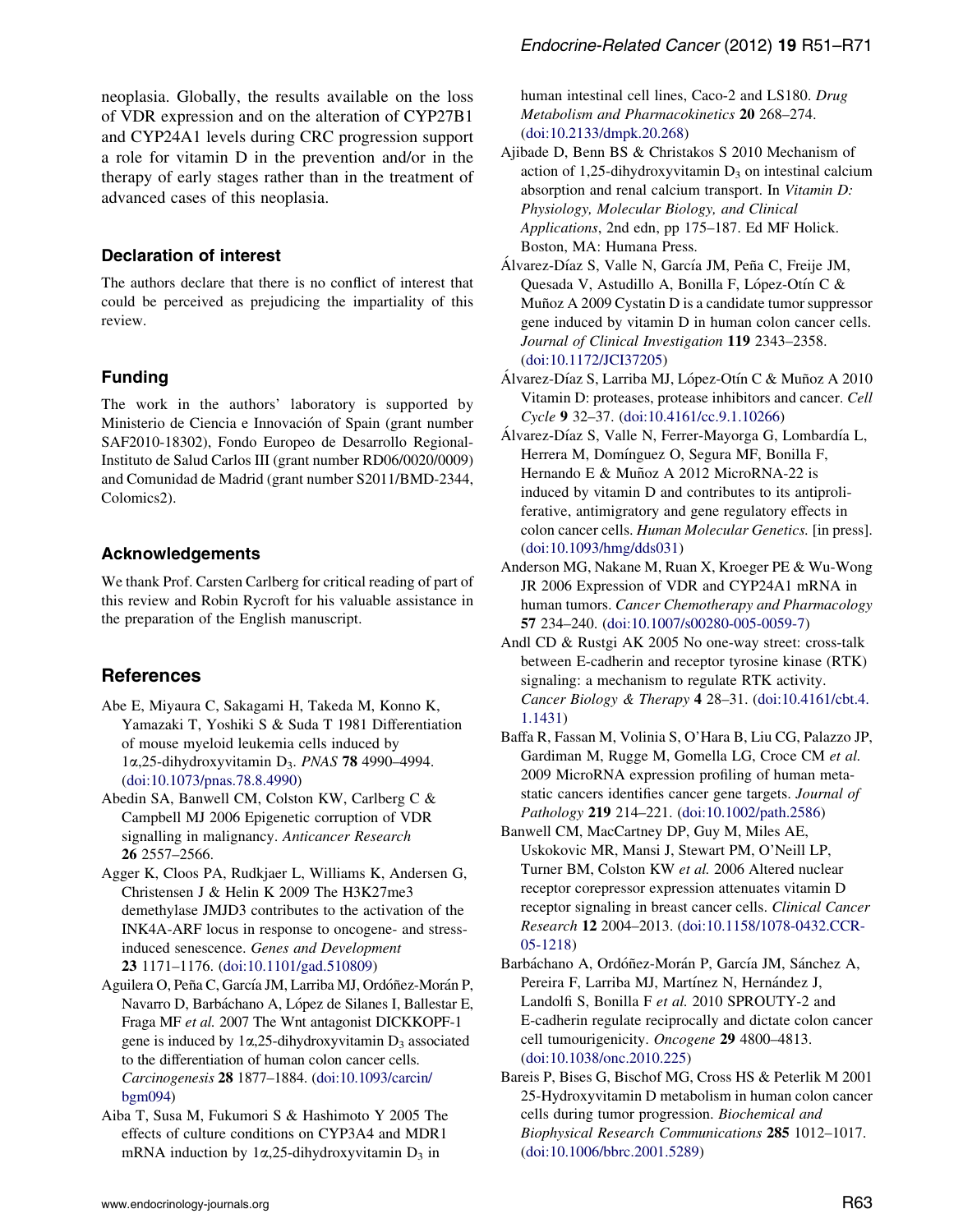<span id="page-13-0"></span>Barnes JD, Arhel NJ, Lee SS, Sharp A, Al-Okail M, Packham G, Hague A, Paraskeva C & Williams AC 2005 Nuclear BAG-1 expression inhibits apoptosis in colorectal adenoma-derived epithelial cells. Apoptosis 10 301–311. ([doi:10.1007/s10495-005-0804-8](http://dx.doi.org/10.1007/s10495-005-0804-8))

Ben-Shoshan M, Amir S, Dang DT, Dang LH, Weisman Y & Mabjeesh NJ 2007 1 $\alpha$ , 25-Dihydroxyvitamin D<sub>3</sub> (calcitriol) inhibits hypoxia-inducible factor-1/vascular endothelial growth factor pathway in human cancer cells. Molecular Cancer Therapeutics 6 1433–1439. ([doi:10.1158/1535-7163.MCT-06-0677\)](http://dx.doi.org/10.1158/1535-7163.MCT-06-0677)

Bises G, Kállay E, Weiland T, Wrba F, Wenzl E, Bonner E, Kriwanek S, Obrist P & Cross HS 2004 25-Hydroxyvitamin  $D_3$ -1 $\alpha$ -hydroxylase expression in normal and malignant human colon. Journal of Histochemistry and Cytochemistry 52 985–989. ([doi:10.1369/jhc.4B6271.2004](http://dx.doi.org/10.1369/jhc.4B6271.2004))

Bouillon R, Carmeliet G, Verlinden L, van Etten E, Verstuyf A, Luderer HF, Lieben L, Mathieu C & Demay M 2008 Vitamin D and human health: lessons from vitamin D receptor null mice. Endocrine Reviews 29 726–776. [\(doi:10.1210/er.2008-0004\)](http://dx.doi.org/10.1210/er.2008-0004)

Brehier A & Thomasset M 1988 Human colon cell line HT-29: characterisation of 1,25-dihydroxyvitamin  $D_3$ receptor and induction of differentiation by the hormone. Journal of Steroid Biochemistry 29 265–270. ([doi:10.1016/0022-4731\(88\)90275-0](http://dx.doi.org/10.1016/0022-4731(88)90275-0))

Cabrita MA & Christofori G 2008 Sprouty proteins, masterminds of receptor tyrosine kinase signaling. Angiogenesis 11 53–62. [\(doi:10.1007/s10456-008-9089-1\)](http://dx.doi.org/10.1007/s10456-008-9089-1)

Cantorna MT, Munsick C, Bemiss C & Mahon BD 2000 1,25-Dihydroxycholecalciferol prevents and ameliorates symptoms of experimental murine inflammatory bowel disease. Journal of Nutrition 130 2648–2652.

Cantorna MT, Zhu Y, Froicu M & Wittke A 2004 Vitamin D status, 1,25-dihydroxyvitamin  $D_3$ , and the immune system. American Journal of Clinical Nutrition 80 1717S–1720S.

Carlberg C & Dunlop TW 2006 An integrated biological approach to nuclear receptor signaling in physiological control and disease. Critical Reviews in Eukaryotic Gene Expression 16 1–22.

Carlberg C & Seuter S 2009 A genomic perspective on vitamin D signaling. Anticancer Research 29 3485–3493.

Carlberg C, Seuter S & Heikkinen S 2012 The first genome-wide view of vitamin D receptor locations and their mechanistic implications. Anticancer Research 32 271–282.

Chaffer CL & Weinberg RA 2011 A perspective on cancer cell metastasis. Science 331 1559–1564. [\(doi:10.1126/](http://dx.doi.org/10.1126/science.1203543) [science.1203543](http://dx.doi.org/10.1126/science.1203543))

Chakrabarty S, Wang H, Canaff L, Hendy GN, Appelman H & Varani J 2005 Calcium sensing receptor in human colon carcinoma: interaction with  $Ca^{2+}$  and 1,25-dihydroxyvitamin D<sub>3</sub>. Cancer Research 65 493-498.

Chen Y & Goldstein JA 2009 The transcriptional regulation of the human CYP2C genes. Current Drug Metabolism 10 567–578.

Chen A, Davis BH, Sitrin MD, Brasitus TA & Bissonnette M 2002 Transforming growth factor- $\beta$  1 signaling

contributes to Caco-2 cell growth inhibition induced by  $1,25(OH)_{2}D_{3}$ . American Journal of Physiology. Gastrointestinal and Liver Physiology 283 G864–G874.

Clevers  $H 2006 Wnt/\beta$ -catenin signaling in development and disease. Cell 127 469–480. ([doi:10.1016/j.cell.2006.](http://dx.doi.org/10.1016/j.cell.2006.10.018) [10.018\)](http://dx.doi.org/10.1016/j.cell.2006.10.018)

Colston K, Colston MJ & Feldman D 1981 1,25-Dihydroxyvitamin  $D_3$  and malignant melanoma: the presence of receptors and inhibition of cell growth in culture. Endocrinology 108 1083–1086. ([doi:10.1210/endo-108-3-1083\)](http://dx.doi.org/10.1210/endo-108-3-1083)

Cristobo I, Larriba MJ, de los Ríos V, García F, Muñoz A & Casal JI 2011 Proteomic analysis of 1a,25-dihydroxyvitamin  $D_3$  action on human colon cancer cells reveals a link to splicing regulation. Journal of Proteomics 75 384–397. ([doi:10.1016/j.jprot.2011.08.003](http://dx.doi.org/10.1016/j.jprot.2011.08.003))

Cross HS, Bajna E, Bises G, Genser D, Kállay E, Pötzi R, Wenzl E, Wrba F, Roka R & Peterlik M 1996 Vitamin D receptor and cytokeratin expression may be progression indicators in human colon cancer. Anticancer Research 16 2333–2337.

Cross HS, Bareis P, Hofer H, Bischof MG, Bajna E, Kriwanek S, Bonner E & Peterlik M 2001 25-Hydroxyvitamin  $D_3$ -1 $\alpha$ -hydroxylase and vitamin D receptor gene expression in human colonic mucosa is elevated during early cancerogenesis. Steroids 66 287–292. ([doi:10.1016/S0039-128X\(00\)00153-7](http://dx.doi.org/10.1016/S0039-128X(00)00153-7))

Cross HS, Nittke T & Kallay E 2011 Colonic vitamin D metabolism: implications for the pathogenesis of inflammatory bowel disease and colorectal cancer. Molecular and Cellular Endocrinology 347 70–79. ([doi:10.1016/j.mce.2011.07.022\)](http://dx.doi.org/10.1016/j.mce.2011.07.022)

David CJ & Manley JL 2011 Alternative pre-mRNA splicing regulation in cancer: pathways and programs unhinged. Genes and Development 24 2343–2364. ([doi:10.1101/gad.1973010](http://dx.doi.org/10.1101/gad.1973010))

Deeb KK, Trump DL & Johnson CS 2007 Vitamin D signalling pathways in cancer: potential for anticancer therapeutics. Nature Reviews. Cancer 7 684–700. ([doi:10.1038/nrc2196](http://dx.doi.org/10.1038/nrc2196))

De Santa F, Totaro MG, Prosperini E, Notarbartolo S, Testa G & Natoli G 2007 The histone H3 lysine-27 demethylase Jmjd3 links inflammation to inhibition of polycomb-mediated gene silencing. Cell 130 1083–1094. ([doi:10.1016/j.cell.2007.08.019\)](http://dx.doi.org/10.1016/j.cell.2007.08.019)

De Smet K & Contreras R 2005 Human antimicrobial peptides: defensins, cathelicidins and histatins. Biotechnology Letters 27 1337–1347. ([doi:10.1007/s10529-005-0936-5](http://dx.doi.org/10.1007/s10529-005-0936-5))

Díaz GD, Paraskeva C, Thomas MG, Binderup L & Hague A 2000 Apoptosis is induced by the active metabolite of vitamin  $D_3$  and its analogue EB1089 in colorectal adenoma and carcinoma cells: possible implications for prevention and therapy. Cancer Research 60 2304–2312.

Ding EL, Mehta S, Fawzi WW & Giovannucci EL 2008 Interaction of estrogen therapy with calcium and vitamin D supplementation on colorectal cancer risk: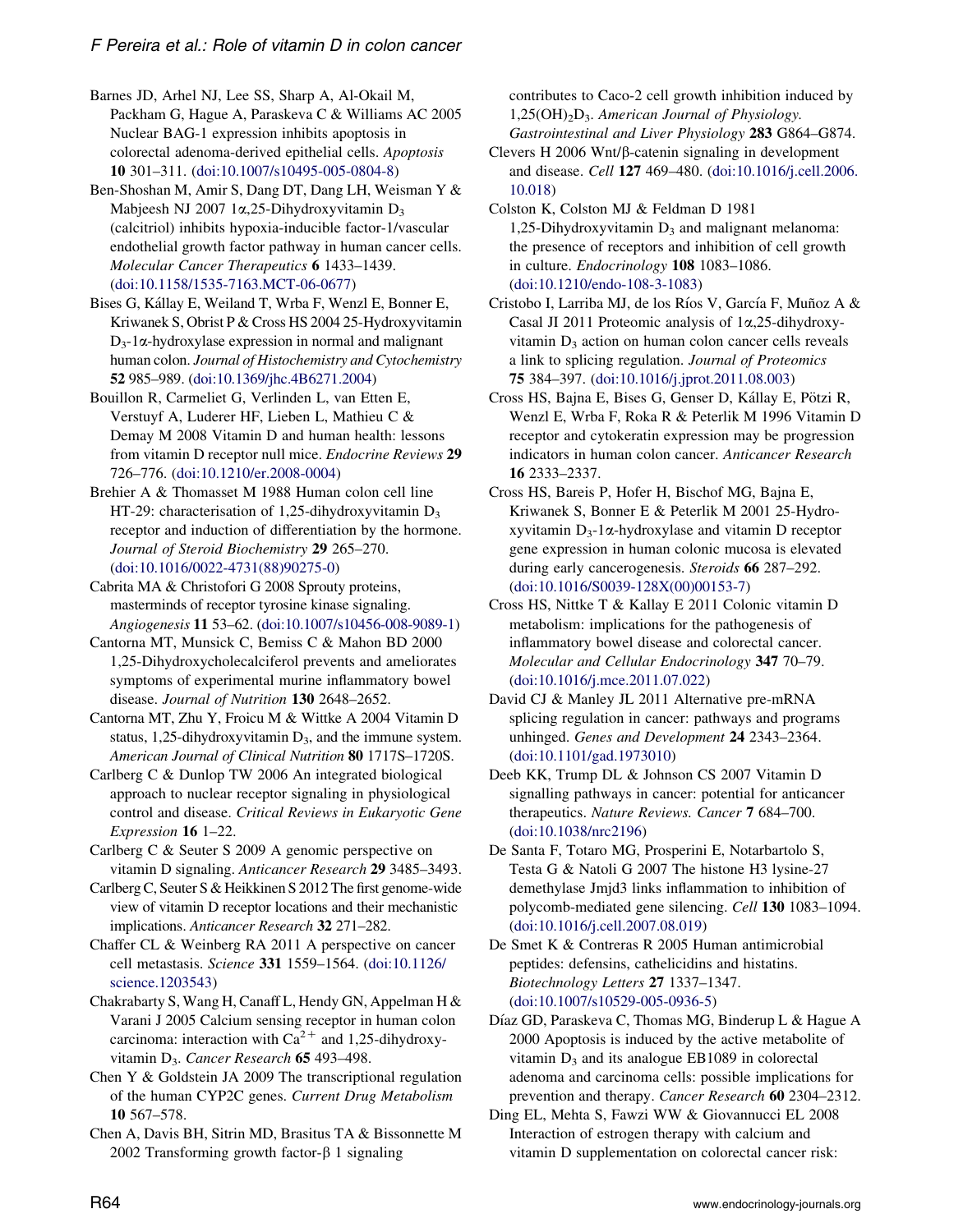<span id="page-14-0"></span>reanalysis of Women's Health Initiative randomized trial. International Journal of Cancer 122 1690–1694. ([doi:10.1002/ijc.23311](http://dx.doi.org/10.1002/ijc.23311))

Drocourt L, Ourlin JC, Pascussi JM, Maurel P & Vilarem MJ 2002 Expression of CYP3A4, CYP2B6, and CYP2C9 is regulated by the vitamin D receptor pathway in primary human hepatocytes. Journal of Biological Chemistry 277 25125–25132. ([doi:10.1074/jbc.M201323200](http://dx.doi.org/10.1074/jbc.M201323200))

Echchgadda I, Song CS, Roy AK & Chatterjee B 2004 Dehydroepiandrosterone sulfotransferase is a target for transcriptional induction by the vitamin D receptor. Molecular Pharmacology 65 720–729. [\(doi:10.1124/mol.](http://dx.doi.org/10.1124/mol.65.3.720) [65.3.720](http://dx.doi.org/10.1124/mol.65.3.720))

Egan JB, Thompson PA, Vitanov MV, Bartik L, Jacobs ET, Haussler MR, Gerner EW & Jurutka PW 2010 Vitamin D receptor ligands, adenomatous polyposis coli, and the vitamin D receptor FokI polymorphism collectively modulate  $\beta$ -catenin activity in colon cancer cells. Molecular Carcinogenesis 49 337–352.

Evans SRT, Nolla J, Hanfelt J, Shabahang M, Nauta RJ & Shchepotin IB 1998 Vitamin D receptor expression as a predictive marker of biological behavior in human colorectal cancer. Clinical Cancer Research 4 1591–1595.

Evans SRT, Soldatenkov V, Shchepotin EB, Bogrash E & Shchepotin IB 1999 Novel 19-nor-hexafluoride vitamin  $D_3$  analog (Ro 25-6760) inhibits human colon cancer in vitro via apoptosis. International Journal of Oncology 14 979–985.

Fabian MR, Sonenberg N & Filipowicz W 2010 Regulation of mRNA translation and stability by microRNAs. Annual Review of Biochemistry 79 351–379. [\(doi:10.1146/](http://dx.doi.org/10.1146/annurev-biochem-060308-103103) [annurev-biochem-060308-103103](http://dx.doi.org/10.1146/annurev-biochem-060308-103103))

Fan J, Liu S, Du Y, Morrison J, Shipman R & Pang KS 2009 Up-regulation of transporters and enzymes by the vitamin D receptor ligands,  $1\alpha$ ,  $25$ -dihydroxyvitamin D<sub>3</sub> and vitamin D analogs, in the Caco-2 cell monolayer. Journal of Pharmacology and Experimental Therapeutics 330 389–402. [\(doi:10.1124/jpet.108.149815](http://dx.doi.org/10.1124/jpet.108.149815))

Fedirko V, Bostick RM, Flanders WD, Long Q, Shaukat A, Rutherford RE, Daniel CR, Cohen V & Dash C 2009a Effects of vitamin D and calcium supplementation on markers of apoptosis in normal colon mucosa: a randomized, double-blind, placebo-controlled clinical trial. Cancer Prevention Research 2 213–223. ([doi:10.1158/1940-6207.CAPR-08-0157\)](http://dx.doi.org/10.1158/1940-6207.CAPR-08-0157)

Fedirko V, Bostick RM, Flanders WD, Long Q, Sidelnikov E, Shaukat A, Daniel CR, Rutherford RE & Woodard JJ 2009b Effects of vitamin D and calcium on proliferation and differentiation in normal colon mucosa: a randomized clinical trial. Cancer Epidemiology, Biomarkers & Prevention 18 2933–2941. ([doi:10.1158/1055-9965.EPI-](http://dx.doi.org/10.1158/1055-9965.EPI-09-0239)[09-0239\)](http://dx.doi.org/10.1158/1055-9965.EPI-09-0239)

Fedirko V, Bostick RM, Long Q, Flanders WD, McCullough ML, Sidelnikov E, Daniel CR, Rutherford RE & Shaukat A 2010 Effects of supplemental vitamin D and calcium on oxidative DNA damage marker in normal colorectal

mucosa: a randomized clinical trial. Cancer Epidemiology, Biomarkers & Prevention 19 280–291. [\(doi:10.1158/](http://dx.doi.org/10.1158/1055-9965.EPI-09-0448) [1055-9965.EPI-09-0448](http://dx.doi.org/10.1158/1055-9965.EPI-09-0448))

Ferlay J, Shin HR, Bray F, Forman D, Mathers C & Parkin DM 2010 Estimates of worldwide burden of cancer in 2008: GLOBOCAN 2008. International Journal of Cancer 127 2893–2917. [\(doi:10.1002/ijc.25516\)](http://dx.doi.org/10.1002/ijc.25516)

Fernández-García NI, Pálmer HG, García M, González-Martín A, del Río M, Barettino D, Volpert O, Muñoz A & Jiménez B 2005 1 $\alpha$ , 25-Dihydroxyvitamin D<sub>3</sub> regulates the expression of Id1 and Id2 genes and the angiogenic phenotype of human colon carcinoma cells. Oncogene 24 6533–6544.

Fernández-Majada V, Aguilera C, Villanueva A, Vilardell F, Robert-Moreno A, Aytés A, Real FX, Capella G, Mayo MW, Espinosa L et al. 2007a Nuclear IKK activity leads to dysregulated notch-dependent gene expression in colorectal cancer. PNAS 104 276–281. ([doi:10.1073/pnas.](http://dx.doi.org/10.1073/pnas.0606476104) [0606476104\)](http://dx.doi.org/10.1073/pnas.0606476104)

Fernández-Majada V, Pujadas J, Vilardell F, Capella G, Mayo MW, Bigas A & Espinosa L 2007b Aberrant cytoplasmic localization of N-CoR in colorectal tumors. Cell Cycle 6 1748–1752. [\(doi:10.4161/cc.6.14.4429](http://dx.doi.org/10.4161/cc.6.14.4429))

Freedman DM, Looker AC, Chang SC & Graubard BI 2007 Prospective study of serum vitamin D and cancer mortality in the United States. Journal of the National Cancer Institute 99 1594–1602. [\(doi:10.1093/jnci/](http://dx.doi.org/10.1093/jnci/djm204)  $dim204$ 

Froicu M, Zhu Y & Cantorna MT 2006 Vitamin D receptor is required to control gastrointestinal immunity in IL-10 knockout mice. Immunology 117 310–318. [\(doi:10.1111/](http://dx.doi.org/10.1111/j.1365-2567.2005.02290.x) [j.1365-2567.2005.02290.x](http://dx.doi.org/10.1111/j.1365-2567.2005.02290.x))

Fujita H, Sugimoto K, Inatomi S, Maeda T, Osanai M, Uchiyama Y, Yamamoto Y, Wada T, Kojima T, Yokozaki H et al. 2008 Tight junction proteins claudin-2 and -12 are critical for vitamin D-dependent  $Ca^{2+}$  absorption between enterocytes. Molecular Biology of the Cell 19 1912–1921. ([doi:10.1091/mbc.E07-09-0973\)](http://dx.doi.org/10.1091/mbc.E07-09-0973)

Gandini S, Boniol M, Haukka J, Byrnes G, Cox B, Sneyd MJ, Mullie P & Autier P 2011 Meta-analysis of observational studies of serum 25-hydroxyvitamin D levels and colorectal, breast and prostate cancer and colorectal adenoma. International Journal of Cancer 128 1414–1424. ([doi:10.1002/ijc.25439](http://dx.doi.org/10.1002/ijc.25439))

Garland CF & Garland FC 1980 Do sunlight and vitamin D reduce the likelihood of colon cancer? International Journal of Epidemiology 9 65–71. [\(doi:10.1093/ije/](http://dx.doi.org/10.1093/ije/9.3.227) [9.3.227\)](http://dx.doi.org/10.1093/ije/9.3.227)

Garland CF, Comstock GW, Garland FC, Helsing KJ, Shaw EK & Gorham ED 1989 Serum 25-hydroxyvitamin D and colon cancer: eight-year prospective study. Lancet 2 1176–1178. [\(doi:10.1016/S0140-6736\(89\)91789-3\)](http://dx.doi.org/10.1016/S0140-6736(89)91789-3)

Gaschott T & Stein J 2003 Short-chain fatty acids and colon cancer cells: the vitamin D receptor–butyrate connection. Recent Results in Cancer Research 164 247–257.

Gaschott T, Steinhilber D, Milovic V & Stein J 2001a Tributyrin, a stable and rapidly absorbed prodrug of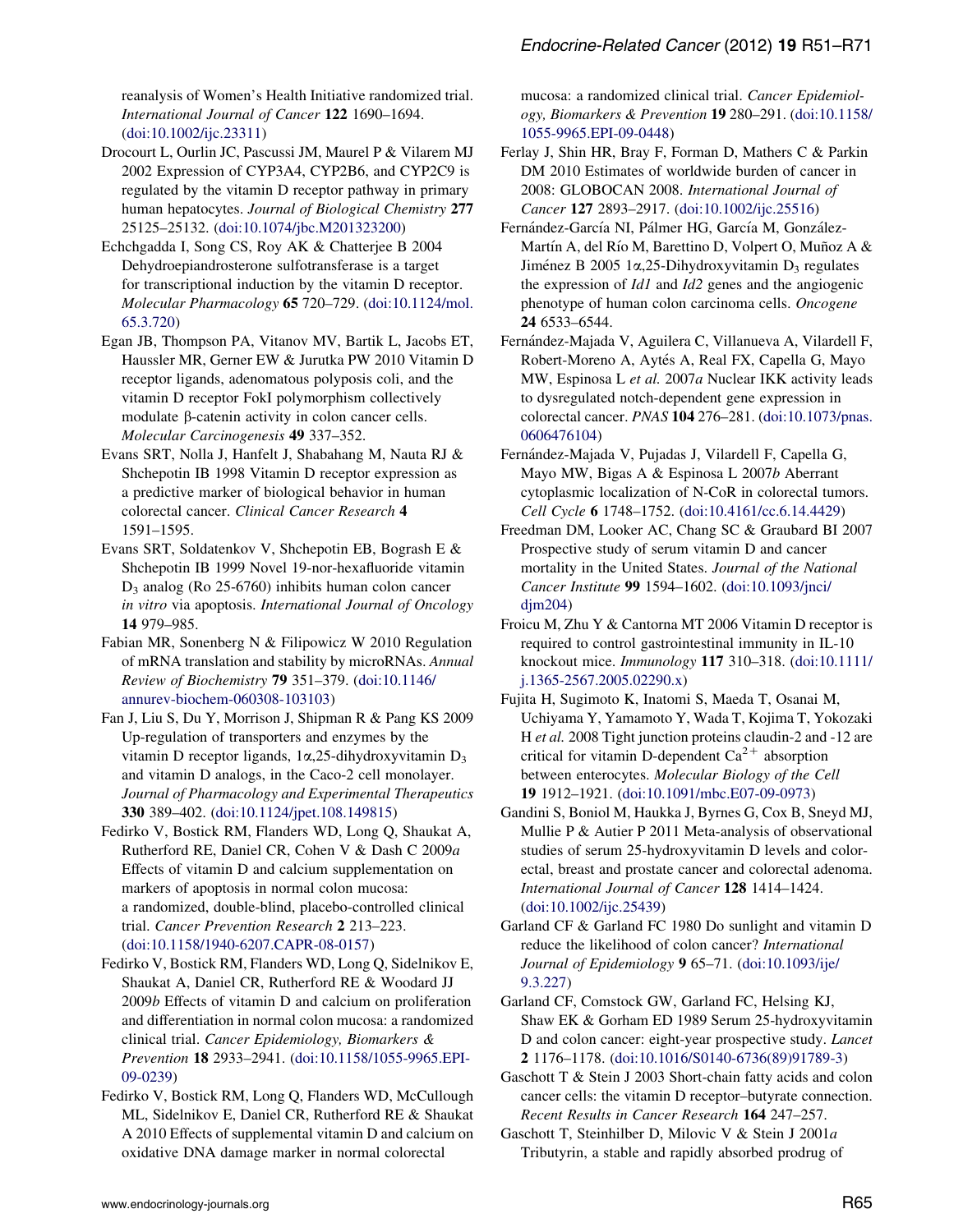<span id="page-15-0"></span>butyric acid, enhances antiproliferative effects of dihydroxycholecalciferol in human colon cancer cells. Journal of Nutrition 131 1839–1843.

- Gaschott T, Werz O, Steinmeyer A, Steinhilber D & Stein J 2001b Butyrate-induced differentiation of Caco-2 cells is mediated by vitamin D receptor. Biochemical and Biophysical Research Communications 288 690–696. ([doi:10.1006/bbrc.2001.5832\)](http://dx.doi.org/10.1006/bbrc.2001.5832)
- Gaschott T, Steinmeyer A, Steinhilber D & Stein J 2002 ZK 156718, a low calcemic, antiproliferative, and prodifferentiating vitamin D analog. Biochemical and Biophysical Research Communications 290 504–509. ([doi:10.1006/](http://dx.doi.org/10.1006/bbrc.2001.6213) [bbrc.2001.6213](http://dx.doi.org/10.1006/bbrc.2001.6213))
- Gay O, Gilquin B, Nakamura F, Jenkins ZA, McCartney R, Krakow D, Deshiere A, Assard N, Hartwig JH, Robertson SP et al. 2011 RefilinB (FAM101B) targets filamin A to organize perinuclear actin networks and regulates nuclear shape. PNAS 108 11464–11469. ([doi:10.1073/pnas.](http://dx.doi.org/10.1073/pnas.1104211108) [1104211108\)](http://dx.doi.org/10.1073/pnas.1104211108)
- Giovannucci E 2011 The epidemiology of vitamin D and cancer risk. In Vitamin D, 3rd edn, pp 227–234. Eds D Feldman, JW Pike & JS Adams. San Diego, CA: Academic Press.
- Giuliano AR, Franceschi RT & Wood RJ 1991 Characterization of the vitamin D receptor from the Caco-2 human colon carcinoma cell line: effect of cellular differentiation. Archives of Biochemistry and Biophysics 285 261-269. ([doi:10.1016/0003-9861\(91\)90358-P\)](http://dx.doi.org/10.1016/0003-9861(91)90358-P)
- Gocek E, Wang X, Liu X, Liu CG & Studzinski GP 2011 MicroRNA-32 upregulation by 1,25-dihydroxyvitamin  $D_3$  in human myeloid leukemia cells leads to Bim targeting and inhibition of AraC-induced apoptosis. Cancer Research 71 6230–6239. [\(doi:10.1158/0008-](http://dx.doi.org/10.1158/0008-5472.CAN-11-1717) [5472.CAN-11-1717\)](http://dx.doi.org/10.1158/0008-5472.CAN-11-1717)
- Gombart AF, Borregaard N & Koeffler HP 2005 Human cathelicidin antimicrobial peptide (CAMP) gene is a direct target of the vitamin D receptor and is strongly up-regulated in myeloid cells by 1,25-dihydroxyvitamin  $D_3$ . FASEB Journal 19 1067–1077. ([doi:10.1096/fj.04-](http://dx.doi.org/10.1096/fj.04-3284com) [3284com\)](http://dx.doi.org/10.1096/fj.04-3284com)
- González-Sancho JM, Larriba MJ, Ordóñez-Morán P, Pálmer HG & Muñoz A 2006 Effects of 1 $\alpha$ , 25dihydroxyvitamin  $D_3$  in human colon cancer cells. Anticancer Research 26 2669–2681.
- González-Sancho JM, Larriba MJ & Muñoz A 2011 Vitamin D and Wnt/ $\beta$ -catenin signaling. In Vitamin D, 3rd edn, pp 235–250. Eds D Feldman, JW Pike & JS Adams. San Diego, CA: Academic Press.
- Halline AG, Davidson NO, Skarosi SF, Sitrin MD, Tietze C, Alpers DH & Brasitus TA 1994 Effects of 1,25  $d$ ihydroxyvitamin  $D_3$  on proliferation and differentiation of Caco-2 cells. Endocrinology 134 1710–1717. ([doi:10.1210/en.134.4.1710\)](http://dx.doi.org/10.1210/en.134.4.1710)
- Hansen CM, Binderup L, Hamberg KJ & Carlberg C 2001 Vitamin D and cancer: effects of  $1,25(OH)<sub>2</sub>D<sub>3</sub>$  and its analogs on growth control and tumorigenesis. Frontiers in Bioscience 6 D820–D848. ([doi:10.2741/Hansen](http://dx.doi.org/10.2741/Hansen))
- Haussler MR, Whitfield GK, Haussler CA, Hsieh J-C, Thompson PD, Selznick SH, Dominguez CE & Jurutka PW 1998 The nuclear vitamin D receptor: biological and molecular regulatory properties revealed. Journal of Bone and Mineral Research 13 325–349. ([doi:10.1359/jbmr.](http://dx.doi.org/10.1359/jbmr.1998.13.3.325) [1998.13.3.325](http://dx.doi.org/10.1359/jbmr.1998.13.3.325))
- Haussler MR, Jurutka PW, Mizwicki M & Norman AW 2011 Vitamin D receptor (VDR)-mediated actions of  $1\alpha,25(OH)_2$ vitamin D<sub>3</sub>: genomic and non-genomic mechanisms. Best Practice & Research. Clinical Endocrinology & Metabolism 25 543–559. ([doi:10.1016/](http://dx.doi.org/10.1016/j.beem.2011.05.010) [j.beem.2011.05.010](http://dx.doi.org/10.1016/j.beem.2011.05.010))
- Heikkinen S, Väisänen S, Pehkonen P, Seuter S, Benes V & Carlberg C 2011 Nuclear hormone 1a,25-dihydroxyvitamin  $D_3$  elicits a genome-wide shift in the locations of VDR chromatin occupancy. Nucleic Acids Research 39 9181–9193. ([doi:10.1093/nar/gkr654\)](http://dx.doi.org/10.1093/nar/gkr654)
- Heyman RA, Mangelsdorf DJ, Dyck JA, Stein RB, Eichele G, Evans RM & Thaller C 1992 9-cis retinoic acid is a high affinity ligand for the retinoid X receptor. Cell 68 397–406. [\(doi:10.1016/0092-8674\(92\)90479-V](http://dx.doi.org/10.1016/0092-8674(92)90479-V))
- Holick MF 2005 Photobiology of vitamin D. In Vitamin D, 2nd edn, pp 37–43. Eds D Feldman, AN Pike & FH Glorieux. San Diego, CA: Elsevier.
- Holick MF 2007 Vitamin D deficiency. New England Journal of Medicine 357 266–281. ([doi:10.1056/](http://dx.doi.org/10.1056/NEJMra070553) [NEJMra070553](http://dx.doi.org/10.1056/NEJMra070553))
- Holt PR, Bresalier RS, Ma CK, Liu KF, Lipkin M, Byrd JC & Yang K 2006 Calcium plus vitamin D alters preneoplastic features of colorectal adenomas and rectal mucosa. Cancer 106 287–296. ([doi:10.1002/cncr.21618](http://dx.doi.org/10.1002/cncr.21618))
- Hopkins MH, Owen J, Ahearn T, Fedirko V, Flanders WD, Jones DP & Bostick RM 2011 Effects of supplemental vitamin D and calcium on biomarkers of inflammation in colorectal adenoma patients: a randomized, controlled clinical trial. Cancer Prevention Research 4 1645–1654. ([doi:10.1158/1940-6207.CAPR-11-0105\)](http://dx.doi.org/10.1158/1940-6207.CAPR-11-0105)
- Horst RL, Reinhardt TA & Reddy GS 2005 Vitamin D metabolism. In Vitamin D, 2nd edn, pp 15–29. Eds D Feldman, AN Pike & FH Glorieux. San Diego, CA: Elsevier.
- Huerta S, Irwin RW, Heber D, Go VLW, Koeffler HP, Uskokovic MR & Harris DM 2002  $1\alpha$ ,  $25-(OH)_{2}D_{3}$  and its synthetic analogue decrease tumor load in the Apc<sup>min</sup> mouse. Cancer Research 62 741–746.
- Iacopetta B 2003 TP53 mutation in colorectal cancer. Human Mutation 21 271–276. ([doi:10.1002/humu.10175](http://dx.doi.org/10.1002/humu.10175))
- IARC 2008 Vitamin D and cancer. In IARC Working Group Reports Vol 5. International Agency for Research on Cancer: Lyon, France.
- Irving AA, Halberg RB, Albrecht DM, Plum LA, Krentz KJ, Clipson L, Drinkwater N, Amos-Landgraf JM, Dove WF & DeLuca HF 2011 Supplementation by vitamin D compounds does not affect colonic tumor development in vitamin D sufficient murine models. Archives of Biochemistry and Biophysics 515 64–71. [\(doi:10.1016/](http://dx.doi.org/10.1016/j.abb.2011.08.011) [j.abb.2011.08.011\)](http://dx.doi.org/10.1016/j.abb.2011.08.011)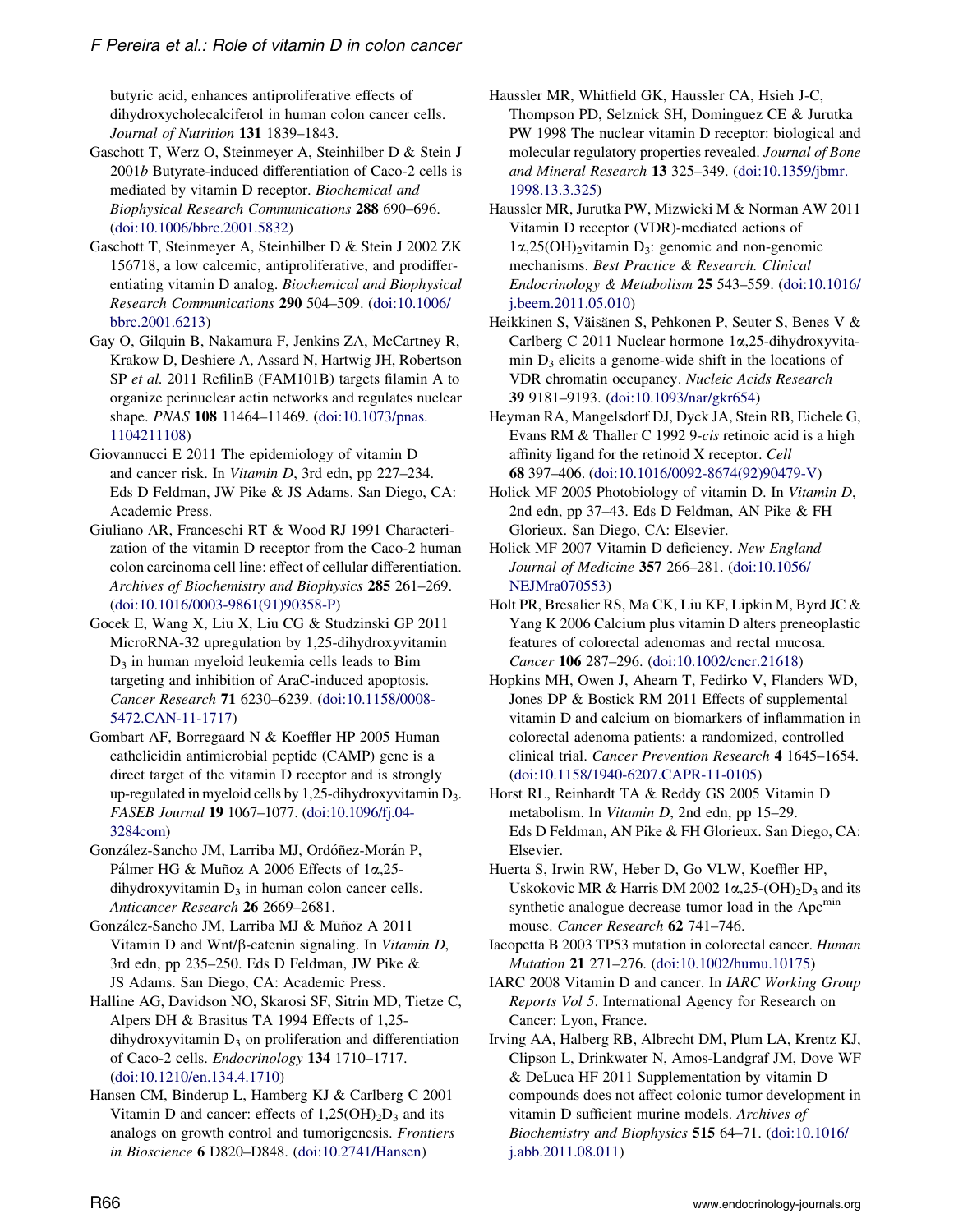<span id="page-16-0"></span>Jenab M, Bueno-de-Mesquita HB, Ferrari P,

van Duijnhoven FJ, Norat T, Pischon T, Jansen EH, Slimani N, Byrnes G, Rinaldi S et al. 2010 Association between pre-diagnostic circulating vitamin D concentration and risk of colorectal cancer in European populations:a nested case–control study. BMJ 340 b5500. ([doi:10.1136/bmj.b5500](http://dx.doi.org/10.1136/bmj.b5500))

Kaler P, Augenlicht L & Klampfer L 2009 Macrophagederived IL-1 $\beta$  stimulates Wnt signaling and growth of colon cancer cells: a crosstalk interrupted by vitamin  $D_3$ . Oncogene 28 3892–3902. ([doi:10.1038/onc.2009.247](http://dx.doi.org/10.1038/onc.2009.247))

Kaler P, Galea V, Augenlicht L & Klampfer L 2010 Tumor associated macrophages protect colon cancer cells from  $TRAIL-induced$  apoptosis through  $IL-1\beta$ -dependent stabilization of Snail in tumor cells. PLoS ONE 5 e11700. ([doi:10.1371/journal.pone.0011700](http://dx.doi.org/10.1371/journal.pone.0011700))

Kállay E, Pietschmann P, Toyokuni S, Bajna E, Hahn P, Mazzucco K, Bieglmayer C, Kato S & Cross HS 2001 Characterization of a vitamin D receptor knockout mouse as a model of colorectal hyperproliferation and DNA damage. Carcinogenesis 22 1429–1435. [\(doi:10.1093/](http://dx.doi.org/10.1093/carcin/22.9.1429) [carcin/22.9.1429](http://dx.doi.org/10.1093/carcin/22.9.1429))

Kállay E, Bareis P, Bajna E, Kriwanek S, Bonner E, Toyokuni S & Cross HS 2002 Vitamin D receptor activity and prevention of colonic hyperproliferation and oxidative stress. Food and Chemical Toxicology 40 1191–1196. ([doi:10.1016/S0278-6915\(02\)00030-3\)](http://dx.doi.org/10.1016/S0278-6915(02)00030-3)

Kaminsky LS & Zhang Q-Y 2003 The small intestine as a xenobiotic-metabolizing organ. Drug Metabolism and Disposition 31 1520–1525. ([doi:10.1124/dmd.31.12.](http://dx.doi.org/10.1124/dmd.31.12.1520) [1520\)](http://dx.doi.org/10.1124/dmd.31.12.1520)

Kamysz W, Okrój M & Łukasiak J 2003 Novel properties of antimicrobial peptides. Acta Biochimica Polonica 50 461–469.

Kang W, Lee S, Jeon E, Yun YR, Kim KH & Jang JH 2011 Emerging role of vitamin D in colorectal cancer. World Journal of Gastrointestinal Oncology 3 123–127. ([doi:10.4251/wjgo.v3.i8.123](http://dx.doi.org/10.4251/wjgo.v3.i8.123))

Kato S, Kim MS, Yamaoka K & Fujiki R 2007 Mechanisms of transcriptional repression by  $1,25(OH)$ <sub>2</sub> vitamin D. Current Opinion in Nephrology and Hypertension 16 297–304. ([doi:10.1097/MNH.0b013e3281c55f16\)](http://dx.doi.org/10.1097/MNH.0b013e3281c55f16)

Khanim FL, Gommersall LM, Wood VH, Smith KL, Montalvo L, O'Neill LP, Xu Y, Peehl DM, Stewart PM, Turner BM et al. 2004 Altered SMRT levels disrupt vitamin  $D_3$  receptor signalling in prostate cancer cells. Oncogene 23 6712–6725. ([doi:10.1038/sj.onc.1207772](http://dx.doi.org/10.1038/sj.onc.1207772))

Klaus A & Birchmeier W 2008 Wnt signalling and its impact on development and cancer. Nature Reviews. Cancer 8 387–398. [\(doi:10.1038/nrc2389](http://dx.doi.org/10.1038/nrc2389))

Klose RJ & Zhang Y 2007 Regulation of histone methylation by demethylimination and demethylation. Nature Reviews. Molecular Cell Biology 8 307–318. ([doi:10.1038/nrm2143\)](http://dx.doi.org/10.1038/nrm2143)

Kouzmenko A, Ohtake F, Fujiki R & Kato S 2011 Epigenetic modifications in vitamin D receptor-mediated

transrepression. In Vitamin D, 3rd edn, pp 227–234. Eds D Feldman, JW Pike & JS Adams. San Diego, CA: Academic Press.

Kriebitzsch C, Verlinden L, Eelen G, Tan BK, Van Camp M, Bouillon R & Verstuyf A 2009 The impact of  $1,25(OH)<sub>2</sub>D<sub>3</sub>$  and its structural analogs on gene expression in cancer cells – a microarray approach. Anticancer Research 29 3471–3483.

Krishnan AV & Feldman D 2011 Mechanisms of the anticancer and anti-inflammatory actions of vitamin D. Annual Review of Pharmacology and Toxicology 51 311–336. ([doi:10.1146/annurev-pharmtox-010510-](http://dx.doi.org/10.1146/annurev-pharmtox-010510-100611) [100611\)](http://dx.doi.org/10.1146/annurev-pharmtox-010510-100611)

Lagishetty V, Misharin AV, Liu NQ, Lisse TS, Chun RF, Ouyang Y, McLachlan SM, Adams JS & Hewison M 2010 Vitamin D deficiency in mice impairs colonic antibacterial activity and predisposes to colitis. Endocrinology 151 2423–2432. [\(doi:10.1210/en.](http://dx.doi.org/10.1210/en.2010-0089) [2010-0089\)](http://dx.doi.org/10.1210/en.2010-0089)

Lamprecht SA & Lipkin M 2003 Chemoprevention of colon cancer by calcium, vitamin D and folate: molecular mechanisms. Nature Reviews. Cancer 3 601–614. ([doi:10.1038/nrc1144\)](http://dx.doi.org/10.1038/nrc1144)

Lappe JM, Travers-Gustafson D, Davies KM, Recker RR & Heaney RP 2007 Vitamin D and calcium supplementation reduces cancer risk: results of a randomized trial. American Journal of Clinical Nutrition 85 1586–1591.

Larriba MJ & Muñoz A 2005 SNAIL vs vitamin D receptor expression in colon cancer: therapeutics implications. British Journal of Cancer 92 985–989. [\(doi:10.1038/](http://dx.doi.org/10.1038/sj.bjc.6602484) [sj.bjc.6602484\)](http://dx.doi.org/10.1038/sj.bjc.6602484)

Larriba MJ, Valle N, Pálmer HG, Ordóñez-Morán P, Alvarez-Díaz S, Becker KF, Gamallo C, García de Herreros A, González-Sancho JM & Muñoz A 2007 The inhibition of  $Wnt/\beta$ -catenin signalling by  $1\alpha$ ,25-dihydroxyvitamin  $D_3$  is abrogated by Snail1 in human colon cancer cells. Endocrine-Related Cancer 14 141–151. [\(doi:10.1677/ERC-06-0028](http://dx.doi.org/10.1677/ERC-06-0028))

Larriba MJ, Valle N, Álvarez S & Muñoz A 2008 Vitamin D<sub>3</sub> and colorectal cancer. Advances in Experimental Medicine and Biology 617 271–280.

Larriba MJ, Martín-Villar E, García JM, Pereira F, Peña C, García de Herreros A, Bonilla F & Muñoz A 2009 Snail2 cooperates with Snail1 in the repression of vitamin D receptor in colon cancer. Carcinogenesis 30 1459–1468. ([doi:10.1093/carcin/bgp140\)](http://dx.doi.org/10.1093/carcin/bgp140)

Larriba MJ, Bonilla F & Muñoz A 2010 The transcription factors Snail1 and Snail2 repress vitamin D receptor during colon cancer progression. Journal of Steroid Biochemistry and Molecular Biology 121 106–109. ([doi:10.1016/j.jsbmb.2010.01.014](http://dx.doi.org/10.1016/j.jsbmb.2010.01.014))

Larriba MJ, Ordóñez-Morán P, Chicote I, Martín-Fernández G, Puig I, Muñoz A & Pálmer HG 2011 Vitamin D receptor deficiency enhances Wnt/β-catenin signaling and tumor burden in colon cancer. PLoS ONE 6 e23524. ([doi:10.1371/](http://dx.doi.org/10.1371/journal.pone.0023524) [journal.pone.0023524\)](http://dx.doi.org/10.1371/journal.pone.0023524)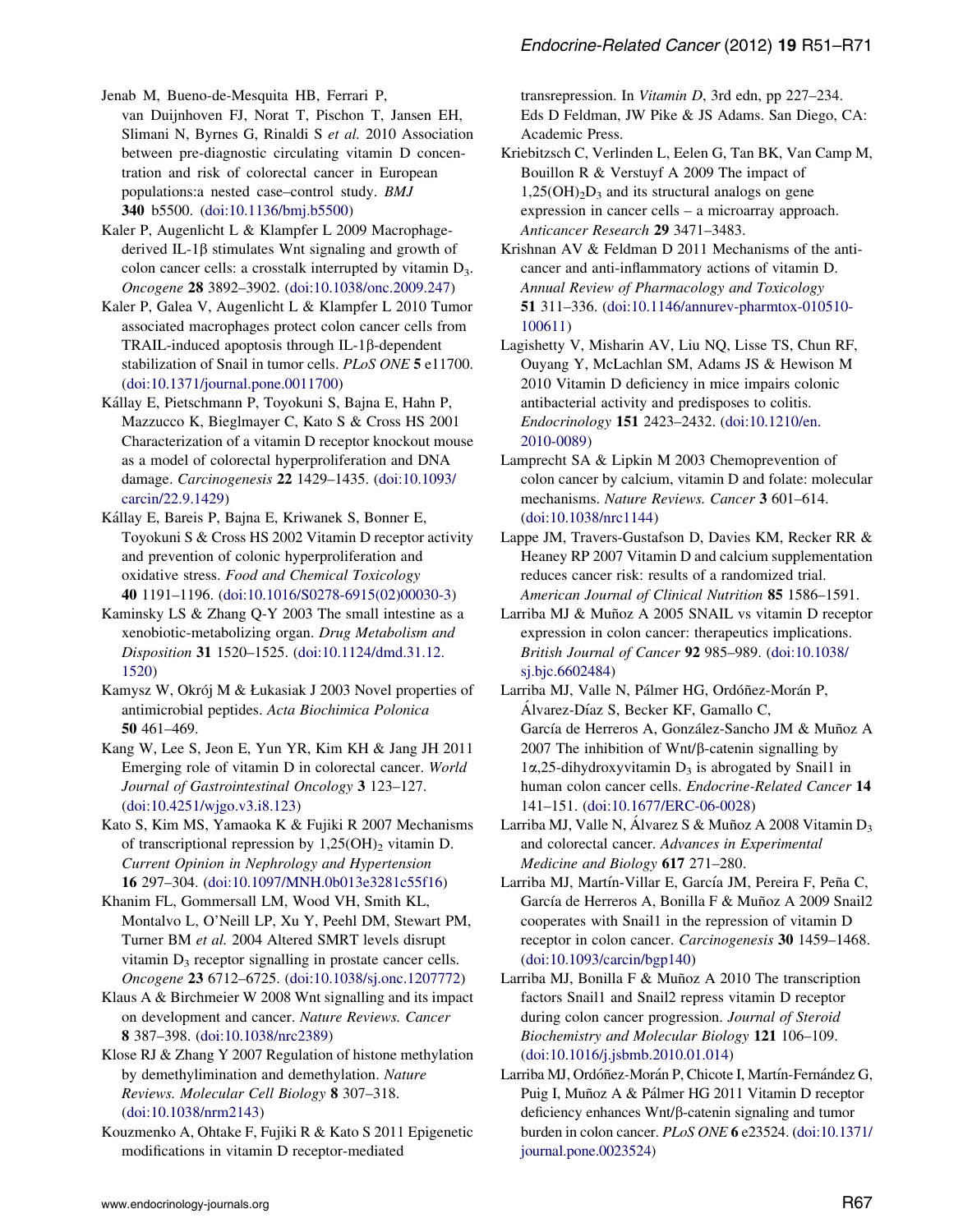<span id="page-17-0"></span>Lechner D, Kállay E & Cross HS 2005 Phytoestrogens and colorectal cancer prevention. Vitamins and Hormones 70 169–198. ([doi:10.1016/S0083-6729\(05\)70006-6](http://dx.doi.org/10.1016/S0083-6729(05)70006-6))

Levin AA, Sturzenbecker LJ, Kazmer S, Bosakowski T, Huselton C, Allenby G, Speck J, Kratzeisen C, Rosenberger M, Lovey A et al. 1992 9-cis retinoic acid stereoisomer binds and activates the nuclear receptor RXRa. Nature 355 359–361. [\(doi:10.1038/355359a0](http://dx.doi.org/10.1038/355359a0))

Liu N, Nguyen L, Chun RF, Lagishetty V, Ren S, Wu S, Hollis B, DeLuca HF, Adams JS & Hewison M 2008 Altered endocrine and autocrine metabolism of vitamin D in a mouse model of gastrointestinal inflammation. Endocrinology 149 4799–4808. [\(doi:10.1210/en.2008-](http://dx.doi.org/10.1210/en.2008-0060) [0060\)](http://dx.doi.org/10.1210/en.2008-0060)

Liu G, Hu X & Chakrabarty S 2010 Vitamin D mediates its action in human colon carcinoma cells in a calciumsensing receptor-dependent manner: downregulates malignant cell behavior and the expression of thymidylate synthase and survivin and promotes cellular sensitivity to 5-FU. International Journal of Cancer 126 631-639. ([doi:10.1002/ijc.24762](http://dx.doi.org/10.1002/ijc.24762))

Ma Y, Zhang P, Wang F, Yang J, Liu Z & Qin H 2011 Association between vitamin D and risk of colorectal cancer: a systematic review of prospective studies. Journal of Clinical Oncology 29 3775-3782. ([doi:10.1200/JCO.2011.35.7566\)](http://dx.doi.org/10.1200/JCO.2011.35.7566)

Markowitz SD & Bertagnolli MM 2009 Molecular origins of cancer: molecular basis of colorectal cancer. New England Journal of Medicine 361 2449–2460. ([doi:10.1056/NEJMra0804588](http://dx.doi.org/10.1056/NEJMra0804588))

Matusiak D, Murillo G, Carroll RE, Mehta RG & Benya RV 2005 Expression of vitamin D receptor and 25-hydroxyvitamin  $D_3$ -1 $\alpha$ -hydroxylase in normal and malignant human colon. Cancer Epidemiology, Biomarkers & Prevention 14 2370–2376. ([doi:10.1158/1055-9965.EPI-](http://dx.doi.org/10.1158/1055-9965.EPI-05-0257)[05-0257\)](http://dx.doi.org/10.1158/1055-9965.EPI-05-0257)

McCarthy TC, Li X & Sinal CJ 2005 Vitamin D receptordependent regulation of colon multidrug resistanceassociated protein 3 gene expression by bile acids. Journal of Biological Chemistry 280 23232–23242. ([doi:10.1074/jbc.M411520200](http://dx.doi.org/10.1074/jbc.M411520200))

Meyer MB, Goetsch PD & Pike JW 2012 VDR/RXR and TCF4/b-catenin cistromes in colonic cells of colorectal tumor origin: impact on c-FOS and c-MYC gene expression. Molecular Endocrinology 26 37–51. ([doi:10.1210/me.2011-1109\)](http://dx.doi.org/10.1210/me.2011-1109)

Miura K, Fujibuchi W & Sasaki I 2011 Alternative pre-mRNA splicing in digestive tract malignancy. Cancer Science 102 309–316. ([doi:10.1111/j.1349-7006.2010.](http://dx.doi.org/10.1111/j.1349-7006.2010.01797.x) [01797.x\)](http://dx.doi.org/10.1111/j.1349-7006.2010.01797.x)

Modica S, Gofflot F, Murzilli S, D'Orazio A, Salvatore L, Pellegrini F, Nicolucci A, Tognoni G, Copetti M, Valanzano R et al. 2010 The intestinal nuclear receptor signature with epithelial localization patterns and expression modulation in tumors. Gastroenterology 138 636–648. [\(doi:10.1053/j.gastro.2009.09.060\)](http://dx.doi.org/10.1053/j.gastro.2009.09.060)

Mohri T, Nakajima M, Takagi S, Komagata S & Yokoi T 2009 MicroRNA regulates human vitamin D receptor. International Journal of Cancer 125 1328–1333. ([doi:10.1002/ijc.24459](http://dx.doi.org/10.1002/ijc.24459))

Murayama A, Kim MS, Yanagisawa J, Takeyama K & Kato S 2004 Transrepression by a liganded nuclear receptor via a bHLH activator through co-regulator switching. EMBO Journal 23 1598–1608. ([doi:10.1038/](http://dx.doi.org/10.1038/sj.emboj.7600157) [sj.emboj.7600157](http://dx.doi.org/10.1038/sj.emboj.7600157))

Nakamura F, Stossel TP & Hartwig JH 2011 The filamins: organizers of cell structure and function. Cell Adhesion & Migration 5 160–169. ([doi:10.4161/cam.5.2.14401](http://dx.doi.org/10.4161/cam.5.2.14401))

Nicholas J 2011 Vitamin D and cancer: uncertainty persists; research continues. Journal of the National Cancer Institute 103 851–852. ([doi:10.1093/jnci/djr215\)](http://dx.doi.org/10.1093/jnci/djr215)

Norman AW 2008 From vitamin D to hormone D: fundamentals of the vitamin D endocrine system essential for good health. American Journal of Clinical Nutrition 88 491S–499S. ([doi:10.3945/ajcn.2008.27049](http://dx.doi.org/10.3945/ajcn.2008.27049))

Norman AW & Bouillon R 2010 Vitamin D nutritional policy needs a vision for the future. Experimental Biology and Medicine 235 1034–1045. ([doi:10.1258/ebm.2010.](http://dx.doi.org/10.1258/ebm.2010.010014) [010014\)](http://dx.doi.org/10.1258/ebm.2010.010014)

Norman AW, Mizwicki MT & Norman DP 2004 Steroidhormone rapid actions, membrane receptors and a conformational ensemble model. Nature Reviews. Drug Discovery 3 27–41. ([doi:10.1038/nrd1283](http://dx.doi.org/10.1038/nrd1283))

Oh YS, Kim EJ, Schaffer BS, Kang YH, Binderup L, MacDonald RG & Park JHY 2001 Synthetic lowcalcaemic vitamin  $D_3$  analogues inhibit secretion of insulin-like growth factor II and stimulate production of insulin-like growth factor-binding protein-6 in conjunction with growth suppression of HT-29 colon cancer cells. Molecular and Cellular Endocrinology 183 141–149. ([doi:10.1016/S0303-7207\(01\)00598-6](http://dx.doi.org/10.1016/S0303-7207(01)00598-6))

Okereke OI & Manson JE 2011 The VITamin D and OmegA-3 TriaL (VITAL): rationale and design of a large-scale randomized controlled trial. In Vitamin D, 3rd edn, pp 2043–2055. Eds D Feldman, JW Pike & JS Adams. San Diego, CA: Academic Press.

Okumura K, Itoh A, Isogai E, Hirose K, Hosokawa Y, Abiko Y, Shibata T, Hirata M & Isogai H 2004 C-terminal domain of human CAP18 antimicrobial peptide induces apoptosis in oral squamous cell carcinoma SAS-H1 cells. Cancer Letters 212 185–194. [\(doi:10.1016/j.canlet.2004.](http://dx.doi.org/10.1016/j.canlet.2004.04.006) [04.006\)](http://dx.doi.org/10.1016/j.canlet.2004.04.006)

Oppenheim JJ, Biragyn A, Kwak LW & Yang D 2003 Roles of antimicrobial peptides such as defensins in innate and adaptive immunity. Annals of Rheumatic Disease 62 17–21. ([doi:10.1136/ard.62.suppl\\_2.ii17](http://dx.doi.org/10.1136/ard.62.suppl_2.ii17))

Ordóñez-Morán P & Muñoz A 2009 Nuclear receptors: genomic and non-genomic effects converge. Cell Cycle 8 1675–1680. [\(doi:10.4161/cc.8.11.8579](http://dx.doi.org/10.4161/cc.8.11.8579))

Ordóñez-Morán P, Larriba MJ, Pendás-Franco N, Aguilera O, González-Sancho JM & Muñoz A 2005 Vitamin D and cancer: an update of in vitro and in vivo data. Frontiers in Bioscience 10 2723–2749. [\(doi:10.2741/1731](http://dx.doi.org/10.2741/1731))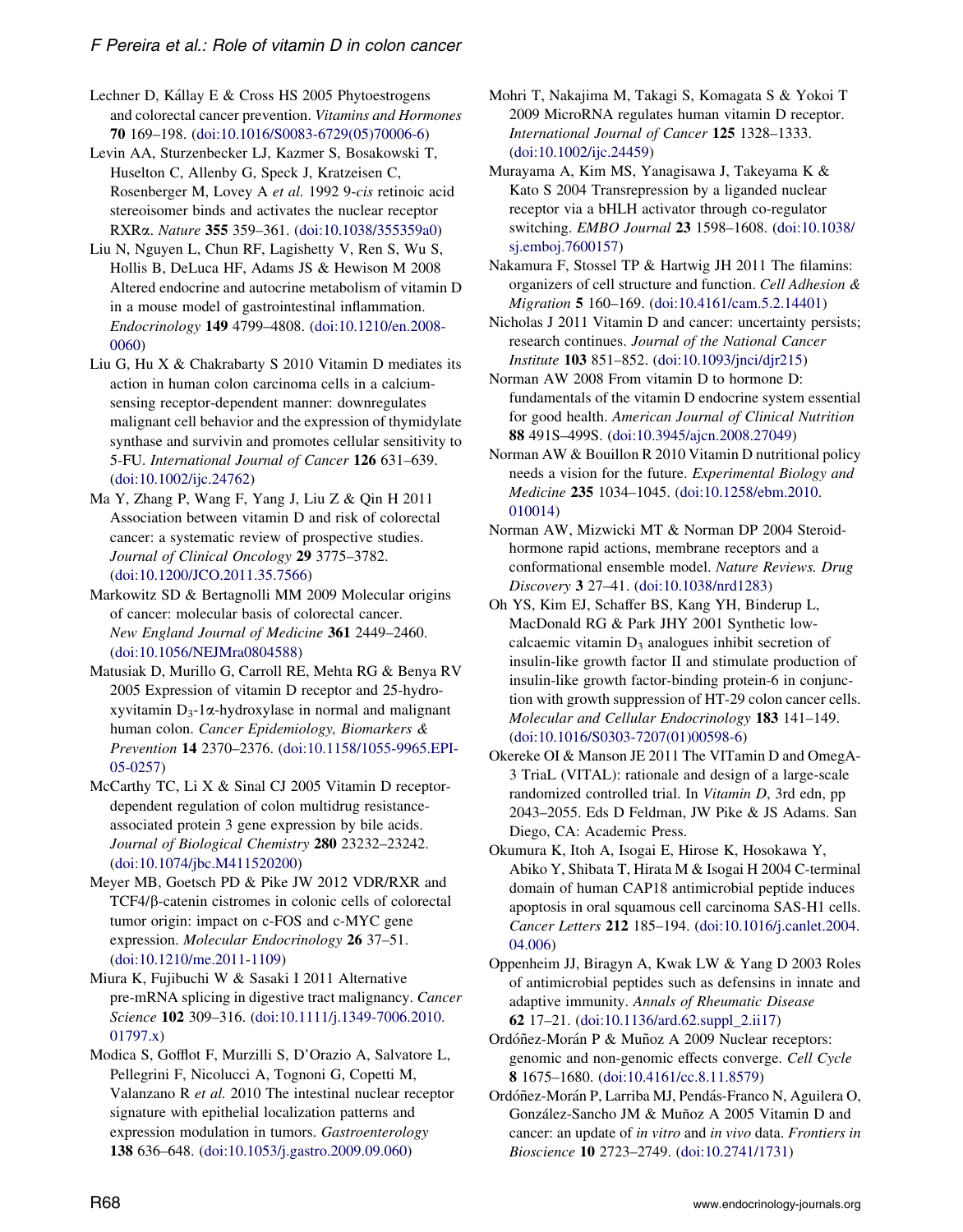<span id="page-18-0"></span>Ordóñez-Morán P, Larriba MJ, Pálmer HG, Valero RA, Barbáchano A, Duñach M, García de Herreros A, Villalobos C, Berciano MT, Lafarga M et al. 2008 RhoA-ROCK and p38MAPK-MSK1 mediate vitamin D effects on gene expression, phenotype, and Wnt pathway in colon cancer cells. Journal of Cell Biology 183 697–710. ([doi:10.1083/jcb.200803020\)](http://dx.doi.org/10.1083/jcb.200803020)

Ordóñez-Morán P, Álvarez-Díaz S, Valle N, Larriba MJ, Bonilla F & Muñoz A 2010 The effects of 1,25 $d$ ihydroxyvitamin  $D_3$  on colon cancer cells depend on RhoA-ROCK-p38MAPK-MSK signaling. Journal of Steroid Biochemistry and Molecular Biology 121 355–361. [\(doi:10.1016/j.jsbmb.2010.02.031](http://dx.doi.org/10.1016/j.jsbmb.2010.02.031))

Pálmer HG, González-Sancho JM, Espada J, Berciano MT, Puig I, Baulida J, Quintanilla M, Cano A, García de Herreros A, Lafarga M et al. 2001 Vitamin  $D_3$  promotes the differentiation of colon carcinoma cells by the induction of E-cadherin and the inhibition of  $\beta$ -catenin signaling. Journal of Cell Biology 154 369-387. ([doi:10.1083/jcb.200102028\)](http://dx.doi.org/10.1083/jcb.200102028)

Pálmer HG, Sánchez-Carbayo M, Ordóñez-Morán P, Larriba MJ, Cordón-Cardó C & Muñoz A 2003 Genetic signatures of differentiation induced by  $1\alpha$ , 25-dihydroxyvitamin  $D_3$ in human colon cancer cells. Cancer Research 63 7799–7806.

Pálmer HG, Larriba MJ, García JM, Ordóñez-Morán P, Peña C, Peiró S, Puig I, Rodríguez R, de la Fuente R, Bernad A et al. 2004 The transcription factor SNAIL represses vitamin D receptor expression and responsiveness in human colon cancer. Nature Medicine 10 917–919. ([doi:10.1038/nm1095\)](http://dx.doi.org/10.1038/nm1095)

Pan Q & Simpson RU 1999 c-myc intron element-binding proteins are required for 1, 25-dihydroxyvitamin  $D_3$ regulation of c-myc during HL-60 cell differentiation and the involvement of HOXB4. Journal of Biological Chemistry 274 8437–8444. ([doi:10.1074/jbc.274.](http://dx.doi.org/10.1074/jbc.274.13.8437) [13.8437\)](http://dx.doi.org/10.1074/jbc.274.13.8437)

Pan Q, Martell RE, O'Connell TD & Simpson RU 1996 1,25- Dihydroxyvitamin  $D_3$ -regulated binding of nuclear proteins to a c-myc intron element. Endocrinology 137 4154–4160. ([doi:10.1210/en.137.10.4154](http://dx.doi.org/10.1210/en.137.10.4154))

Pan YZ, Gao W & Yu AM 2009 MicroRNAs regulate CYP3A4 expression via direct and indirect targeting. Drug Metabolism and Disposition 37 2112–2117. ([doi:10.1124/dmd.109.027680](http://dx.doi.org/10.1124/dmd.109.027680))

Peña C, García JM, Silva J, García V, Rodríguez R, Alonso I, Millán I, Salas C, García de Herreros A, Muñoz A et al. 2005 E-cadherin and vitamin D receptor regulation by SNAIL and ZEB1 in colon cancer: clinicopathological correlations. Human Molecular Genetics 14 3361–3370. ([doi:10.1093/hmg/ddi366\)](http://dx.doi.org/10.1093/hmg/ddi366)

Peña C, García JM, García V, Silva J, Domínguez G, Rodríguez R, Maximiano C, García de Herreros A, Muñoz A  $&$  Bonilla F 2006 The expression levels of the transcriptional regulators p300 and CtBP modulate the correlations between SNAIL, ZEB1, E-cadherin and

vitamin D receptor in human colon carcinomas. International Journal of Cancer 119 2098–2104. ([doi:10.1002/ijc.22083](http://dx.doi.org/10.1002/ijc.22083))

Pendás-Franco N, García JM, Peña C, Valle N, Pálmer HG, Heinäniemi M, Carlberg C, Jiménez B, Bonilla F, Muñoz A et al. 2008 DICKKOPF-4 is induced by TCF/ $\beta$ -catenin and upregulated in human colon cancer, promotes tumour cell invasion and angiogenesis and is repressed by  $1\alpha$ ,25-dihydroxyvitamin D<sub>3</sub>. Oncogene 27 4467-4477. ([doi:10.1038/onc.2008.88](http://dx.doi.org/10.1038/onc.2008.88))

Pereira F, Barbáchano A, Silva J, Bonilla F, Campbell MJ, Muñoz A & Larriba MJ 2011 KDM6B/JMJD3 histone demethylase is induced by vitamin D and modulates its effects in colon cancer cells. Human Molecular Genetics 20 4655–4665. ([doi:10.1093/hmg/ddr399](http://dx.doi.org/10.1093/hmg/ddr399))

Pereira F, Barbáchano A, Singh PK, Campbell MJ, Muñoz A & Larriba MJ 2012 Vitamin D has wide regulatory effects on histone demethylase genes. Cell Cycle. [in press].

Pfrunder A, Gutmann H, Beglinger C & Drewe J 2003 Gene expression of CYP3A4, ABC-transporters (MDR1 and MRP1-MRP5) and hPXR in three different human colon carcinoma cell lines. Journal of Pharmacy and Pharmacology 55 59–66. [\(doi:10.1111/j.2042-7158.2003.](http://dx.doi.org/10.1111/j.2042-7158.2003.tb02434.x) [tb02434.x\)](http://dx.doi.org/10.1111/j.2042-7158.2003.tb02434.x)

Pike JW & Meyer MB 2010 The vitamin D receptor: new paradigms for the regulation of gene expression by 1,25-dihydroxyvitamin  $D_3$ . *Endocrinology and Metab*olism Clinics of North America 39 255–269. [\(doi:10.1016/](http://dx.doi.org/10.1016/j.ecl.2010.02.007) [j.ecl.2010.02.007](http://dx.doi.org/10.1016/j.ecl.2010.02.007))

Platz EA, Hankinson SE, Hollis BW, Colditz GA, Hunter DJ, Speizer FE & Giovannucci E 2000 Plasma 1, 25-dihydroxy- and 25-hydroxyvitamin D and adenomatous polyps of the distal colorectum. Cancer Epidemiology, Biomarkers & Prevention 9 1059–1065.

Ramagopalan SV, Heger A, Berlanga AJ, Maugeri NJ, Lincoln MR, Burrell A, Handunnetthi L, Handel AE, Disanto G, Orton SM et al. 2010 A ChIP-seq defined genome-wide map of vitamin D receptor binding: associations with disease and evolution. Genome Research 20 1352–1360. ([doi:10.1101/gr.107920.110\)](http://dx.doi.org/10.1101/gr.107920.110)

Schuster I, Egger H, Reddy GS & Vorisek G 2003 Combination of vitamin D metabolites with selective inhibitors of vitamin D metabolism. Recent Results in Cancer Research 164 169–188.

Schwab M, Reynders V, Loitsch S, Steinhilber D, Schröder O & Stein J 2008 The dietary histone deacetylase inhibitor sulforaphane induces human  $\beta$ -defensin-2 in intestinal epithelial cells. Immunology 125 241–251. ([doi:10.1111/](http://dx.doi.org/10.1111/j.1365-2567.2008.02834.x) [j.1365-2567.2008.02834.x](http://dx.doi.org/10.1111/j.1365-2567.2008.02834.x))

Shabahang M, Buras RR, Davoodi F, Schumaker LM, Nauta RJ & Evans SRT 1993 1,25-Dihydroxyvitamin  $D_3$ receptor as a marker of human colon carcinoma cell line differentiation and growth inhibition. Cancer Research 53 3712–3718.

Shah S, Islam MN, Dakshanamurthy S, Rizvi I, Rao M, Herrell R, Zinser G, Valrance M, Aranda A,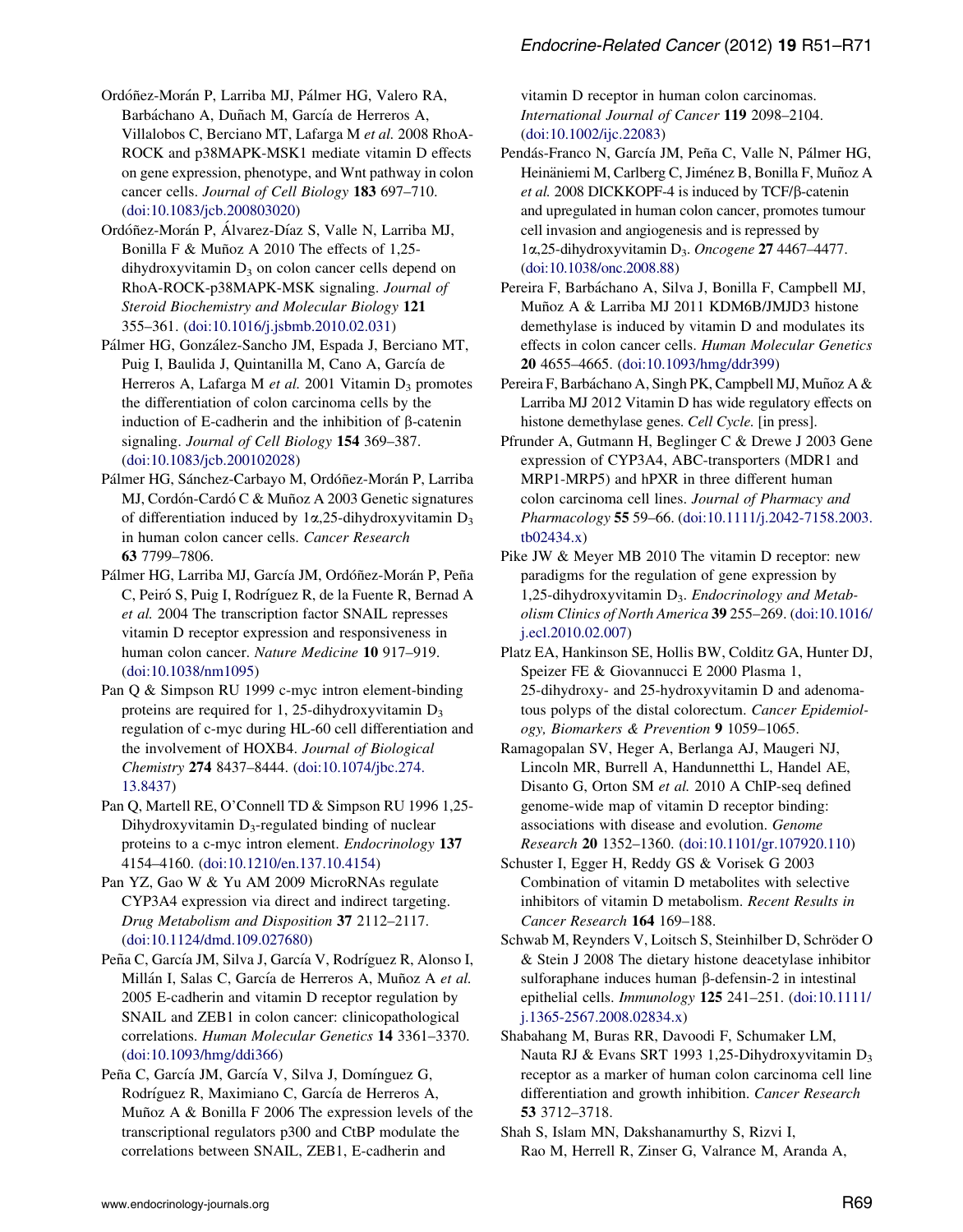<span id="page-19-0"></span>Moras D et al. 2006 The molecular basis of vitamin D receptor and β-catenin crossregulation. Molecular Cell 21 799–809. [\(doi:10.1016/j.molcel.2006.01.037](http://dx.doi.org/10.1016/j.molcel.2006.01.037))

- Sheinin Y, Kaserer K, Wrba F, Wenzl E, Kriwanek S, Peterlik M & Cross HS 2000 In situ mRNA hybridization analysis and immunolocalization of the vitamin D receptor in normal and carcinomatous human colonic mucosa: relation to epidermal growth factor receptor expression. Virchows Archiv 437 501–507. [\(doi:10.1007/](http://dx.doi.org/10.1007/s004280000275) [s004280000275](http://dx.doi.org/10.1007/s004280000275))
- Stambolsky P, Tabach Y, Fontemaggi G, Weisz L, Maor-Aloni R, Siegfried Z, Shiff I, Kogan I, Shay M, Kalo E et al. 2010 Modulation of the vitamin  $D_3$  response by cancer-associated mutant p53. Cancer Cell 17 273–285. ([doi:10.1016/j.ccr.2009.11.025](http://dx.doi.org/10.1016/j.ccr.2009.11.025))
- Su LK, Kinzler KW, Vogelstein B, Preisinger AC, Moser AR, Luongo C, Gould KA & Dove WF 1992 Multiple intestinal neoplasia caused by a mutation in the murine homolog of the APC gene. Science 256 668–670. ([doi:10.1126/science.1350108\)](http://dx.doi.org/10.1126/science.1350108)
- Sun J, Mustafi R, Cerda S, Chumsangsri A, Xia YR, Li YC & Bissonnette M 2008 Lithocholic acid down-regulation of NF-kappaB activity through vitamin D receptor in colonic cancer cells. Journal of Steroid Biochemistry and Molecular Biology 111 37–40. [\(doi:10.1016/j.jsbmb.](http://dx.doi.org/10.1016/j.jsbmb.2008.01.003) [2008.01.003\)](http://dx.doi.org/10.1016/j.jsbmb.2008.01.003)
- Thiery JP, Acloque H, Huang RYJ & Nieto MA 2009 Epithelial–mesenchymal transitions in development and disease. Cell 139 871–890. ([doi:10.1016/j.cell.2009.11.](http://dx.doi.org/10.1016/j.cell.2009.11.007) [007](http://dx.doi.org/10.1016/j.cell.2009.11.007))
- Thompson PD, Jurutka PW, Whitfield GK, Myskowski SM, Eichhorst KR, Dominguez CE, Haussler CA & Haussler MR 2002 Liganded VDR induces CYP3A4 in small intestinal and colon cancer cells via DR3 and ER6 vitamin D responsive elements. Biochemical and Biophysical Research Communications 299 730–738. ([doi:10.1016/S0006-291X\(02\)02742-0](http://dx.doi.org/10.1016/S0006-291X(02)02742-0))
- Thorne J & Campbell MJ 2008 The vitamin D receptor in cancer. Proceedings of the Nutrition Society 67 115–127. ([doi:10.1017/S0029665108006964](http://dx.doi.org/10.1017/S0029665108006964))
- Thorne JL, Maguire O, Doig CL, Battaglia S, Fehr L, Sucheston LE, Heinaniemi M, O'Neill LP, McCabe CJ, Turner BM et al. 2011 Epigenetic control of a VDRgoverned feed-forward loop that regulates p21(waf1/cip1) expression and function in non-malignant prostate cells. Nucleic Acids Research 39 2045–2056. [\(doi:10.1093/nar/](http://dx.doi.org/10.1093/nar/gkq875) [gkq875\)](http://dx.doi.org/10.1093/nar/gkq875)
- Thummel KE, Brimer C, Yasuda K, Thottassery J, Senn T, Lin Y, Ishizuka H, Kharasch E, Schuetz J & Schuetz E 2001 Transcriptional control of intestinal cytochrome P-4503A by  $1\alpha$ , 25-dihydroxy vitamin D<sub>3</sub>. Molecular Pharmacology 60 1399–1406.
- Tong W-M, Hofer H, Ellinger A, Peterlik M & Cross HS 1999 Mechanism of antimitogenic action of vitamin D in human colon carcinoma cells: relevance for suppression of epidermal growth factor-stimulated cell growth. Oncology Research 11 77–84.
- Toropainen S, Väisänen S, Heikkinen S & Carlberg C 2010 The down-regulation of the human MYC gene by the nuclear hormone  $1\alpha$ , 25-dihydroxyvitamin  $D_3$  is associated with cycling of corepressors and histone deacetylases. Journal of Molecular Biology 400 284–294. ([doi:10.1016/j.jmb.2010.05.031](http://dx.doi.org/10.1016/j.jmb.2010.05.031))
- Townsend K, Evans KN, Campbell MJ, Colston KW, Adams JS & Hewison M 2005 Biological actions of extra-renal 25-hydroxyvitamin D-1a-hydroxylase and implications for chemoprevention and treatment. Journal of Steroid Biochemistry and Molecular Biology 97 103–109. ([doi:10.1016/j.jsbmb.2005.06.004](http://dx.doi.org/10.1016/j.jsbmb.2005.06.004))
- Trivedi DP, Doll R & Khaw KT 2003 Effect of four monthly oral vitamin  $D_3$  (cholecalciferol) supplementation on fractures and mortality in men and women living in the community: randomised double blind controlled trial. BMJ 326 469. [\(doi:10.1136/bmj.326.7387.469](http://dx.doi.org/10.1136/bmj.326.7387.469))
- Tzelepi V, Grivas P, Kefalopoulou Z, Kalofonos H, Varakis JN & Sotiropoulou-Bonikou G 2009 Expression of estrogen receptor co-regulators NCoR and PELP1 in epithelial cells and myofibroblasts of colorectal carcinomas: cytoplasmic translocation of NCoR in epithelial cells correlates with better prognosis. Virchows Archiv 454 41–53. [\(doi:10.1007/](http://dx.doi.org/10.1007/s00428-008-0708-4) [s00428-008-0708-4\)](http://dx.doi.org/10.1007/s00428-008-0708-4)
- de Urquiza AM, Liu S, Sjoberg M, Zetterstrom RH, Griffiths W, Sjovall J & Perlmann T 2000 Docosahexaenoic acid, a ligand for the retinoid X receptor in mouse brain. Science 290 2140–2144. ([doi:10.1126/science.290.5499.](http://dx.doi.org/10.1126/science.290.5499.2140) [2140\)](http://dx.doi.org/10.1126/science.290.5499.2140)
- Verstuyf A, Carmeliet G, Bouillon R & Mathieu C 2010 Vitamin D: a pleiotropic hormone. Kidney International 78 140–145. ([doi:10.1038/ki.2010.17\)](http://dx.doi.org/10.1038/ki.2010.17)
- Wactawski-Wende J, Kotchen JM, Anderson GL, Assaf AR, Brunner RL, O'Sullivan MJ, Margolis KL, Ockene JK, Phillips L, Pottern L et al. 2006 Calcium plus vitamin D supplementation and the risk of colorectal cancer. New England Journal of Medicine 354 684–696. ([doi:10.1056/](http://dx.doi.org/10.1056/NEJMoa055222) [NEJMoa055222\)](http://dx.doi.org/10.1056/NEJMoa055222)
- Welch C, Santra MK, El-Assaad W, Zhu X, Huber WE, Keys RA, Teodoro JG & Green MR 2009 Identification of a protein, G0S2, that lacks Bcl-2 homology domains and interacts with and antagonizes Bcl-2. Cancer Research 69 6782–6789. ([doi:10.1158/0008-5472.CAN-](http://dx.doi.org/10.1158/0008-5472.CAN-09-0128)[09-0128\)](http://dx.doi.org/10.1158/0008-5472.CAN-09-0128)
- Wood RJ, Tchack L, Angelo G, Pratt RE & Sonna LA 2004 DNA microarray analysis of vitamin D-induced gene expression in a human colon carcinoma cell line. Physiological Genomics 17 122–129. ([doi:10.1152/phy](http://dx.doi.org/10.1152/physiolgenomics.00002.2003)[siolgenomics.00002.2003](http://dx.doi.org/10.1152/physiolgenomics.00002.2003))
- Woolcott CG, Wilkens LR, Nomura AM, Horst RL, Goodman MT, Murphy SP, Henderson BE, Kolonel LN & Le Marchand L 2010 Plasma 25-hydroxyvitamin D levels and the risk of colorectal cancer: the multiethnic cohort study. Cancer Epidemiology, Biomarkers & Prevention 19 130–134. ([doi:10.1158/1055-9965.EPI-](http://dx.doi.org/10.1158/1055-9965.EPI-09-0475)[09-0475\)](http://dx.doi.org/10.1158/1055-9965.EPI-09-0475)